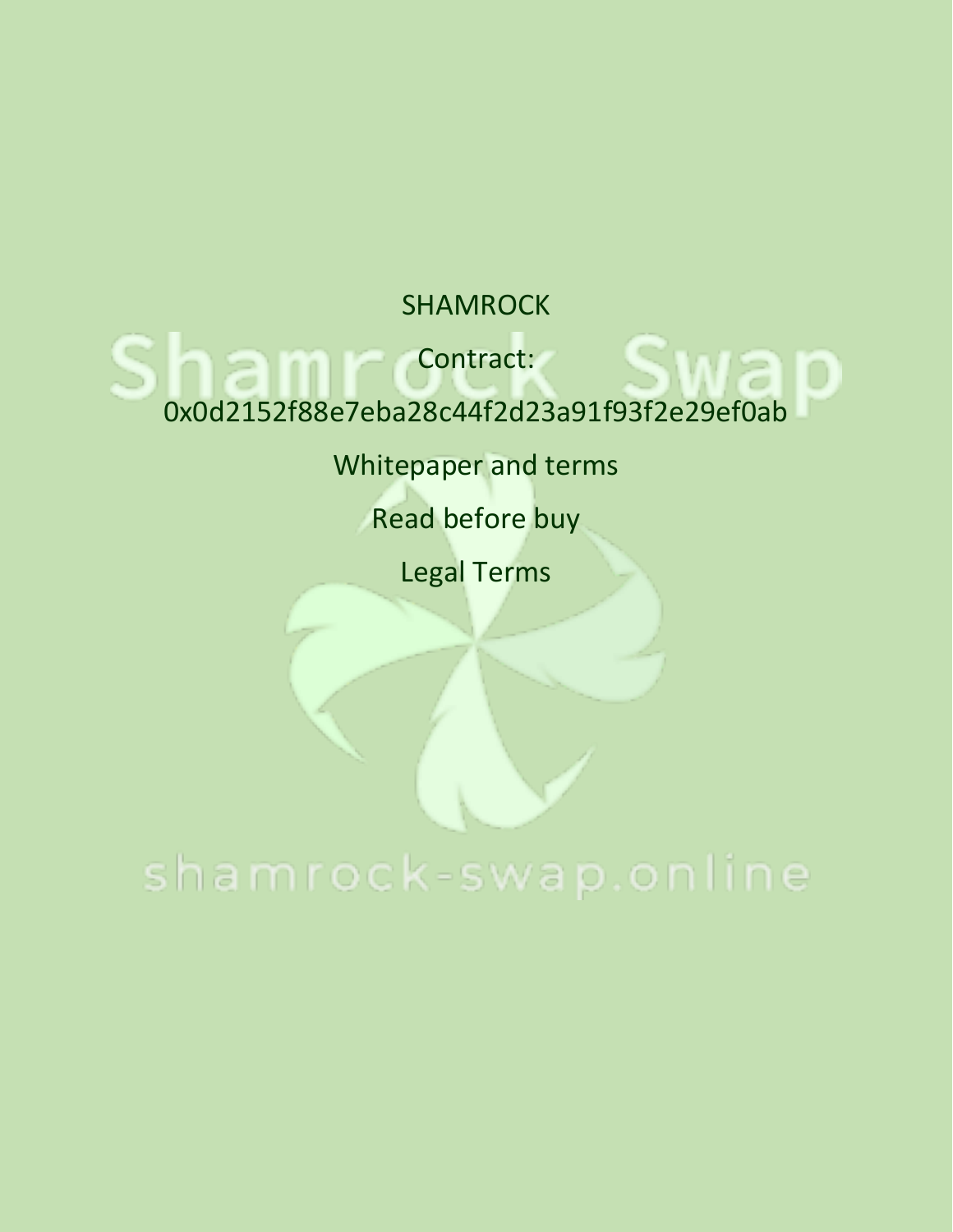### SHAMROCK-SWAP.ONLINE ( SHAMROCK ) smart contract

### (1) Smart contract interpretation

In a simple word, "smart contract" is a contract (contract) agreement performed programmatically. The main objective of the smart contract is to meet the needs of a number of common contracts (such as payment agreements, mortgage agreements. confidentiality agreements, and even enforcement agreements). The smart contract minimizes the impact of accidents or the events by implementation of the agreement, removing third-party trust mechanism to minimize the cost of trust between the parties, reducing fraud losses and non-conformance with the agreement, decreasing accidents, improving the efficiency of social operation and achieving other economic goals.

(2) SHAMROCK-SWAP.ONLINE ( SHAMROCK ) smart contract

The user chooses the relevant conditions to generate the smart contract, such as the lease time, the payment of the deposit, the rent and the deductible, etc.. When the smart contract obtains external

data, detected in line with the preparatory conditions, will take the initiative to replace the enterprise and users to respond, such as automatic delivery, automatic refund, automatic payment and so on. The whole process is recorded in the blockchain, to ensure that all states of correctness, integrity and non-tampering, and to reduce the impact of accidents.

SHAMROCK-SWAP.ONLINE ( SHAMROCK ): Legal Disclaimer

LEGAL CONSIDERATIONS, RISKS AND DISCLAIMER

YOU MAY LOSE ALL MONIES THAT YOU SPEND PURCHASING SHAMROCK-SWAP.ONLINE ( SHAMROCK ) TOKENS. IN THE

EVENT THAT YOU PURCHASE TOKENS, YOUR PURCHASE CANNOT BE REFUNDED OR EXCHANGED.

THERE IS NO GUARANTEE THAT THE OF THE SHAMROCK-SWAP.ONLINE ( SHAMROCK ) TOKENS OR THE PROJECT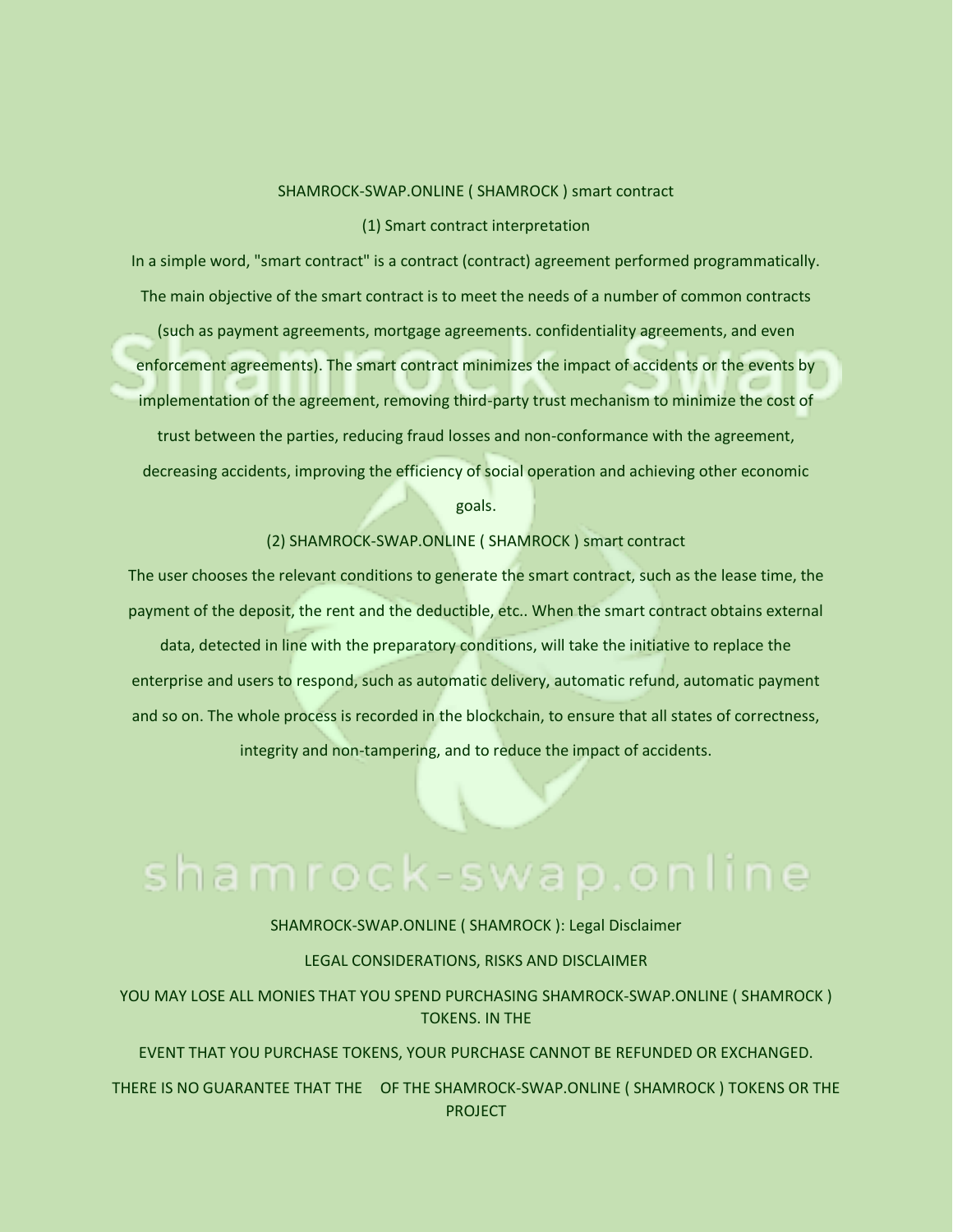DESCRIBED IN THIS WHITE PAPER WILL BE DELIVERED. SHAMROCK-SWAP.ONLINE ( SHAMROCK ) TOKENS ARE NOT INVESTMENT!

YOU ARE WAIVING YOUR RIGHTS BY AGREEING TO THESE TERMS AND CONDITIONS AND

PARTICIPATING IN THE SHAMROCK-SWAP.ONLINE ( SHAMROCK ) TOKEN SALE. BY PARTICIPATING IN THE

SHAMROCK-SWAP.ONLINE ( SHAMROCK ) TOKEN SALE YOU ARE AGREE TO HAVE NO RECOURSE, CLAIM,

ACTION, JUDGEMENT OR REMEDY AGAINST SHAMROCK-SWAP.ONLINE ( SHAMROCK ) IF THE OF THE

SHAMROCK-SWAP.ONLINE ( SHAMROCK ) TOKENS OR IF THE PROJECT DESCRIBED IN THIS WHITE PAPER IS NOT DELIVERED

OR REALISED.

IF YOU ARE UNCERTAIN AS TO ANYTHING IN THIS WHITE PAPER OR YOU ARE NOT PREPARED TO

LOSE ALL MONIES THAT YOU SPEND PURCHASING SHAMROCK-SWAP.ONLINE ( SHAMROCK ) TOKENS, WE STRONGLY URGE

YOU NOT TO PURCHASE ANY SHAMROCK-SWAP.ONLINE ( SHAMROCK ) TOKENS.

WE RECOMMEND YOU CONSULT LEGAL, FINANCIAL, TAX AND OTHER PROFESSIONAL ADVISORS OR

EXPERTS FOR FURTHER GUIDANCE BEFORE PARTICIPATING IN THE SHAMROCK-SWAP.ONLINE ( SHAMROCK )

TOKEN SALE OUTLINED IN THIS WHITE PAPER. YOU ARE STRONGLY ADVISED TO TAKE INDEPENDENT

LEGAL ADVICE IN RESPECT OF THE LEGALITY IN YOUR JURISDICTION OF YOUR PARTICIPATION IN THE

TOKEN SALE.

SHAMROCK-SWAP.ONLINE ( SHAMROCK ) TOKENS ARE NOT SHARES OR SECURITIES OF ANY TYPE. THEY DO NOT ENTITLE

YOU TO ANY OWNERSHIP OR OTHER INTEREST IN SHAMROCK-SWAP.ONLINE ( SHAMROCK ) .

You must read the following "Legal Considerations, Risks and Disclaimer" section in full before: (i)

making use of this White Paper and any and all information available on the website(s) of

SHAMROCK-SWAP.ONLINE ( SHAMROCK ) (the "Contract's Creator of the token") located at SHAMROCK-SWAP.ONLINE ( SHAMROCK ) (the "Website");

and (ii) participating in the Contract's Creator of the token's token sale outlined in this White Paper (the "Token Sale", "Airdrop", "Token Presale"). This

"Legal Considerations, Risks and Disclaimer" section applies to this White Paper and any and all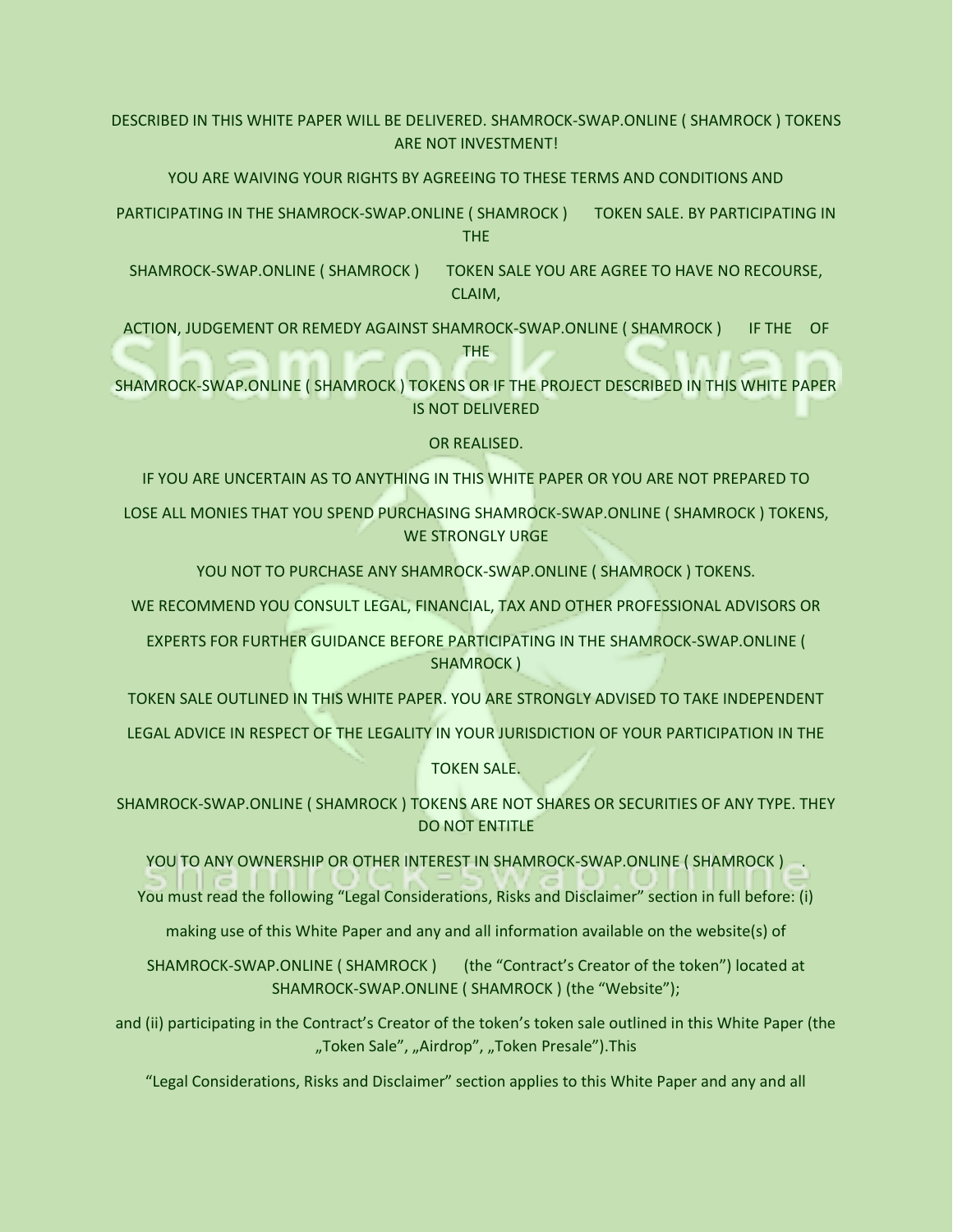information available on the Website. The contents of this "Legal Considerations, Risks and Disclaimer" section outlines the terms and conditions applicable to you in connection with (i) your use of this White Paper and of any and all information available on the Website; and (ii) your participation in the Token Sale, in each case in addition to any other terms and conditions that we may publish from time to time relating to this White Paper, the Website and the Token Sale (such terms hereinafter referred to as the "Terms"). This "Legal Considerations, Risks and Disclaimer" section may be updated from time to time and will be published as part of the latest version of the White Paper which shall be available on the Website. You shall be obliged to read in full the latest available version of the White Paper available on the Website prior to participating in the Token Sale. The information set forth in this "Legal Considerations, Risks and Disclaimer" section may not be exhaustive and does not imply any elements of a contractual relationship. While we make every reasonable effort to ensure that all information: (i) in this White Paper; and (ii) available on the

Website (all the information in the White Paper and all information available on the Website hereinafter referred to as the "Available Information") is accurate and up to date, such material in no way constitutes professional advice. Individuals intending to participate in the Token Sale should seek independent professional advice prior to acting on any of the Available Information.

### LEGAL CONSIDERATIONS

The Contract's Creator of the token has used reasonable endeavours to approach the Token Sale in a responsible and

sensible manner. Given the legal uncertain of distributed ledger technologies, businesses and activities as well as cryptocurrencies and cryptocurrency-related businesses and activities in a number of jurisdictions, the Contract's Creator of the token has spent time and resources to consider its

business approach

and where it proposes to operate now and in the future. The Contract's Creator of the token has worked with Polished Law Firm in respect of law matters. The Contract's Creator of the token has NOT taken any other legal advice

in any other jurisdiction. As such, it is possible that the Contract's Creator of the token's SHAMROCK-SWAP.ONLINE ( SHAMROCK ) tokens

described in this White Paper and which are the subject of the Token Sale (the "Tokens") may

comprise a security in your jurisdiction or the offer for sale by the Contract's Creator of the token of the Tokens in your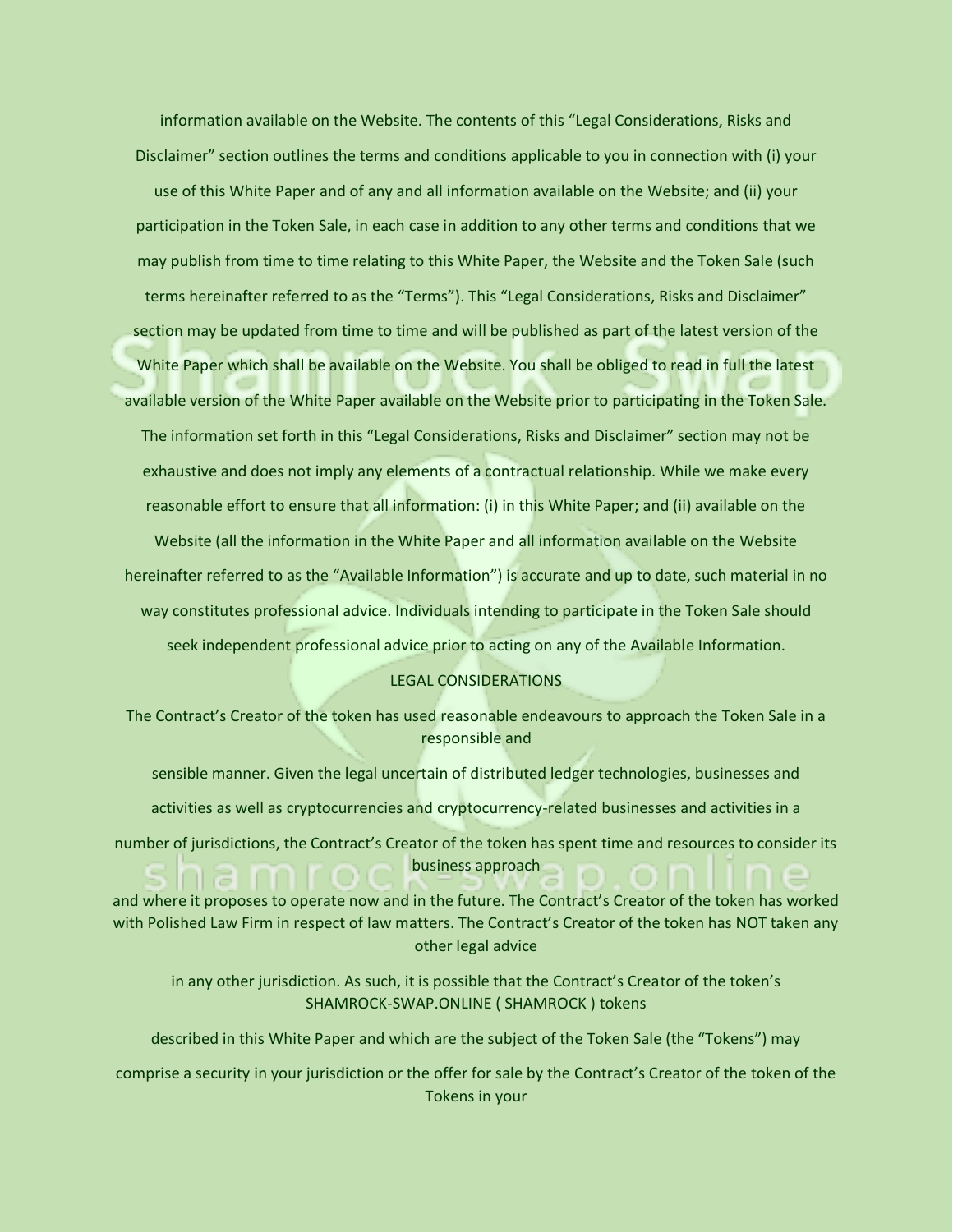jurisdiction may be a regulated or prohibited activity and in either of these cases the Contract's Creator of the token may

be liable for the same. The Contract's Creator of the token accepts no responsibility or liability to you in these or any other

circumstances. You are strongly advised to take independent legal advice in respect of the legality in

your jurisdiction of your participation in the Token Sale and purchase of Tokens.

The Financial Services Commission has on 12th October 2017 published a draft of the principledbased regulations which relate to the use of distributed ledger technology for storing and

transmitting value belonging to others, and which regulations come into effect on 1st January 2018.

The Financial Services Commission has also announced that regulations relating to public token sales

will come into effect in early 2018. The Contract's Creator of the token will use reasonable commercial endeavours to

comply with all regulations and, to the extent reasonably practicable with the regulations of such

other jurisdictions that it is able to. However, due to the current uncertain state of regulation relating

to distributed ledger technology and token sales across the world, the Contract's Creator of the token cannot guarantee

the legality of the Token Sale or the future other tokens to be developed as envisaged by the

Available Information or the Contract's Creator of the token's ability to develop, structure and licence any future Token

functionality in every jurisdiction but the Contract's Creator of the token will use reasonable commercial endeavours to be

responsive and compliant in the face of any regulatory inquiry.

The Tokens are not securities. In the event that you purchase Tokens,

your purchase cannot be refunded or exchanged. The Contract's Creator of the token does not recommend purchasing

Tokens for speculative investment purposes. Tokens do not entitle you to any equity, governance,

voting or similar right or entitlement in the Contract's Creator of the token or in any of its affiliated companies. Tokens are

sold as digital products, similar to downloadable software, digital music and the like. The Contract's Creator of the token

does not recommend that you purchase Tokens unless you have prior experience with cryptographic

tokens, blockchain-based software and distributed ledger technology and unless you have taken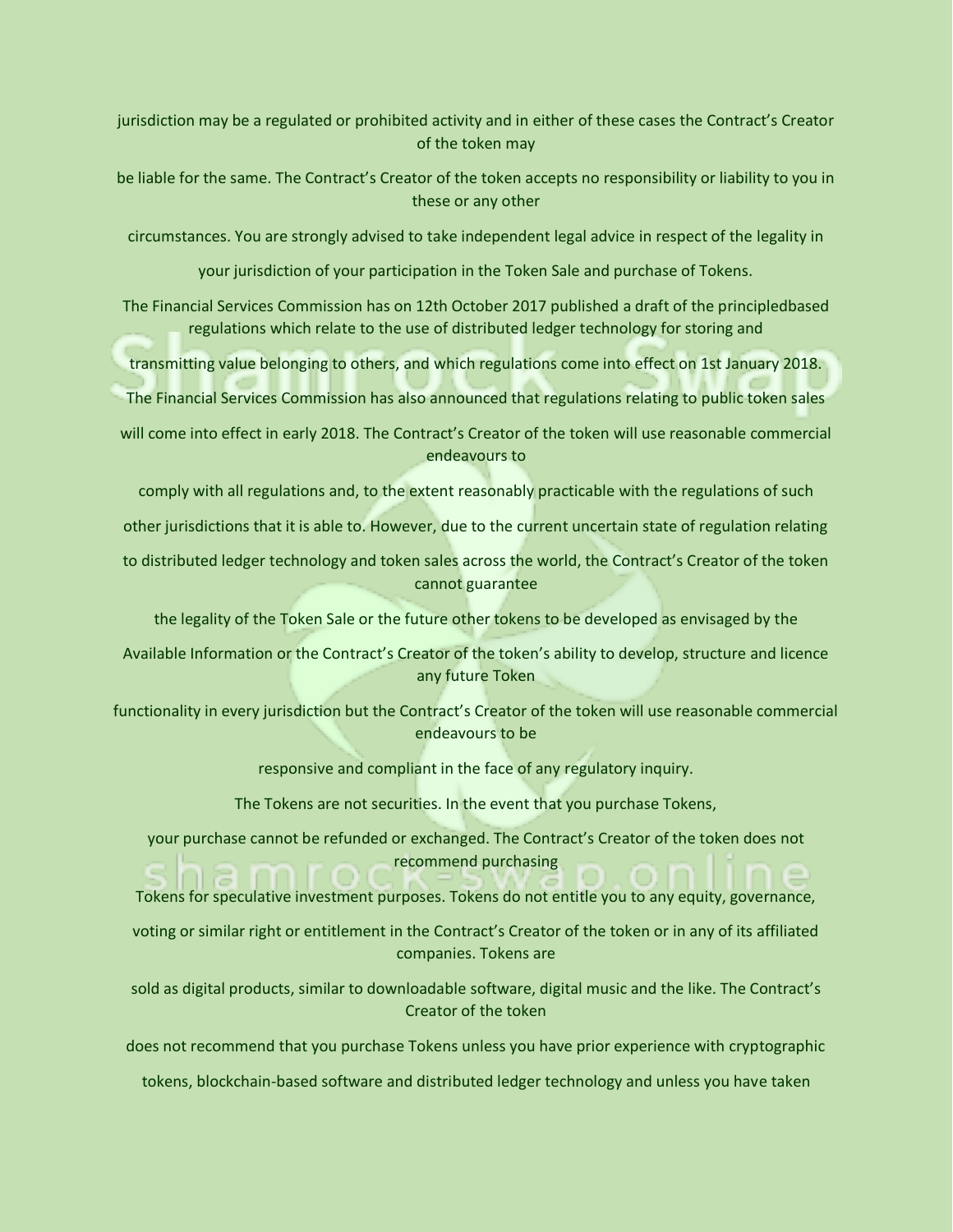independent professional advice.

The Contract's Creator of the token may choose to make the Available Information in a number of different languages. In

the event of any conflict between the English version of the Available Information and any foreign language version, the English language version will prevail.

### REGIONAL RESTRICTIONS

Citizens, nationals, residents (tax or otherwise) and/or green card holders of each of: (i) the United States of America; (ii) the People's Republic of China; (iii) South Korea; (iv) Vietnam; and (v) any other jurisdiction which prohibits the possession, dissemination or communication of the Available Information and/or prohibits participation in the Token Sale or the purchase of Tokens or the offer for sale of the Tokens or any similar activity or product (collectively the "Restricted Jurisdictions") or any other Restricted Persons are not permitted to participate in the Token Sale. The term "Restricted Persons" refers to any firm, Contract's Creator of the token, partnership, trust, corporation, entity, government, state or

agency of a state or any other incorporated or unincorporated body or association, association or partnership (whether or not having separate legal personality) that is established and/or lawfully existing under the laws of a Restricted Jurisdiction (including in the case of United States of America,

under the federal laws of the United States of America or under the laws of any of its States). The Tokens are not intended to constitute, and shall not constitute, securities in any jurisdiction. This White Paper does not constitute a prospectus or offer document of any sort and the Available Information is not intended to constitute an offer of securities or a solicitation for investment in securities in any jurisdiction. The Contract's Creator of the token does not provide any opinion or any advice to purchase,

sell, or otherwise transact with Tokens and the presentation, publication or communication of all or any part of the Available Information shall not form the basis of, or be relied upon in connection with, any contract or investment decision.

### NO ADVICE

No part of the Available Information should be considered to be business, legal, financial or tax advice regarding the Contract's Creator of the token, the Tokens, the Token Sale or any of the matters to which all or any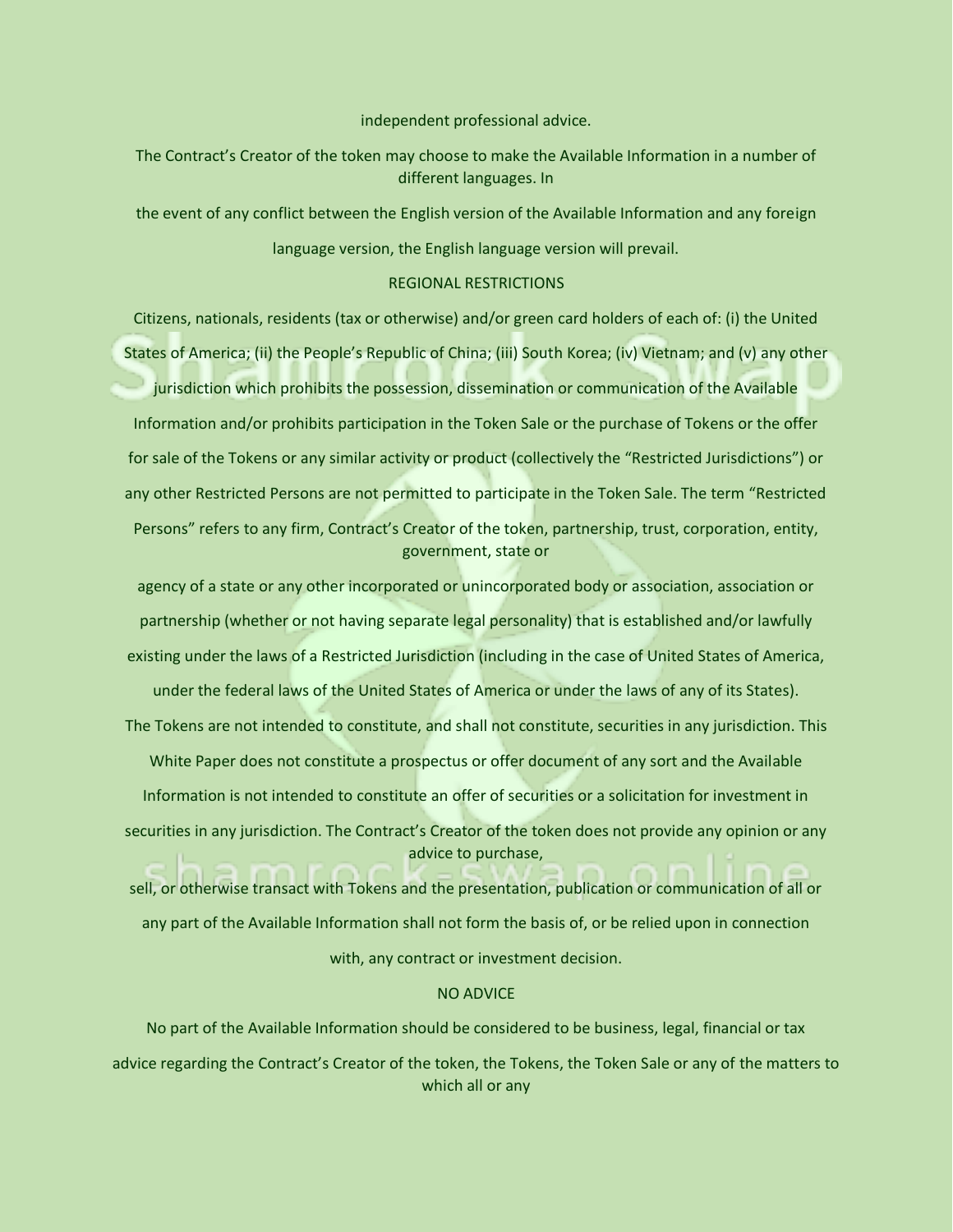part of the Available Information relates. You should consult your own legal, financial, tax or other

professional advisor regarding the Available Information. You should be aware that you may be

required to bear the financial risk of any purchase of Tokens for an indefinite period of time.

### LIMITATION OF LIABILITY

In no event shall the Contract's Creator of the token or any current or former employees, officers, directors, partners,

trustees, representative, agents, advisors, contractors, or volunteers of the Contract's Creator of the token (hereinafter the

"Contract's Creator of the token Representatives") be responsible or accountable or liable in any way whatsoever to any

purchaser of Tokens for any loss of profits or otherwise or for any lost savings or for any incidental

direct indirect special or consequential damages in each case arising out of or from or in connection

with:

any failure by the Contract's Creator of the token or any of its affiliated companies to deliver or realise all or any part of

the project or the strategy or the membership network or the Token features described in or

envisaged by the Available Information;

your use or inability to use at any time the services or the products or the strategy or the

membership network or Tokens offered by the Contract's Creator of the token;

the breach of any of these Terms by the Contract's Creator of the token or by the Contract's Creator of the token Representatives or by you or

by any third party;

any security risk or security breach or security threat or security attack or any theft or loss of data

including but not to hacker attacks, losses of password, losses of private keys, or anything

similar;

mistakes or errors in code, text, or images involved in the Token Sale or in any of the Available

### Information; or

any information contained in or omitted from the Available Information;

any expectation promise representation or warranty arising (or purportedly arising) from the

# Available Information;

the volatility in pricing of Tokens in any countries and/or on any exchange or market (regulated,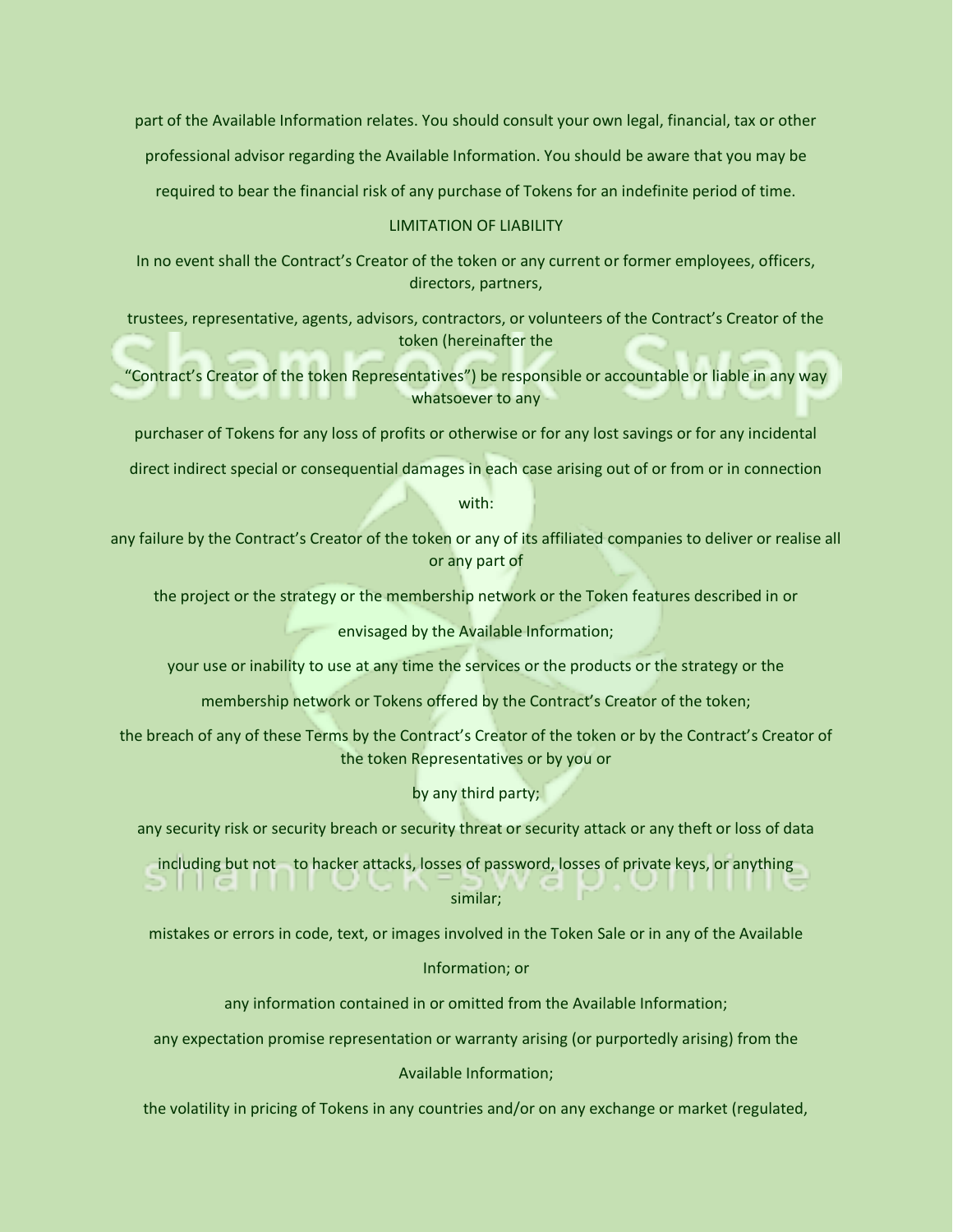unregulated, primary, secondary or otherwise);

the purchase use sale resale redemption or otherwise of the Tokens; or your failure to properly secure any private key to a wallet containing Tokens, (collectively, the "Excluded Liability Matters").

The Available Information (including the Website and the White Paper) and the Tokens are provided on an "as is" basis and without any representations or warranties of any kind, either express or implied. You assume all responsibility and risk with respect to your use of the Available Information and purchasing of any amount of Tokens and their use. If applicable law does not allow all or any part of the above limitation of liability to apply to you, the limitations will apply to you only to the maximum extent permitted by applicable law.

To the maximum extent permitted by applicable law, you hereby irrevocably and unconditionally waive: (i) all and any claims (whether actual or contingent and whether as an employee, office holder, trustee, agent, principal or in any other capacity whatsoever or howsoever arising) including, without limitation, claims for or relating to the Excluded Liability Matters, any payment or repayment of monies, indemnity or otherwise that you may have against the Contract's Creator of the token or against any of the

Contract's Creator of the token Representatives; and (ii) release and discharge the Contract's Creator of the token and all of the Contract's Creator of the token

Representatives from any and all liability (of whatsoever nature or howsoever arising) it or they may

have to you. If for any reason you hereafter bring or commence any action or legal proceeding in

respect of any claim purported to be released and discharged pursuant to this paragraph or these

Terms, or otherwise attempt to pursue any such claim against the Contract's Creator of the token or any Contract's Creator of the token

Representative then you hereby irrevocably and unconditionally undertake to indemnify, and keep

indemnified the Contract's Creator of the token and all Contract's Creator of the token Representatives fully on demand from and against:

all liabilities or losses suffered by the Contract's Creator of the token or any Contract's Creator of the token Representative; and

all reasonable costs, charges and reasonable expenses (including without limitation reasonable legal

costs and expenses) reasonably and properly incurred by the Contract's Creator of the token or any Contract's Creator of the token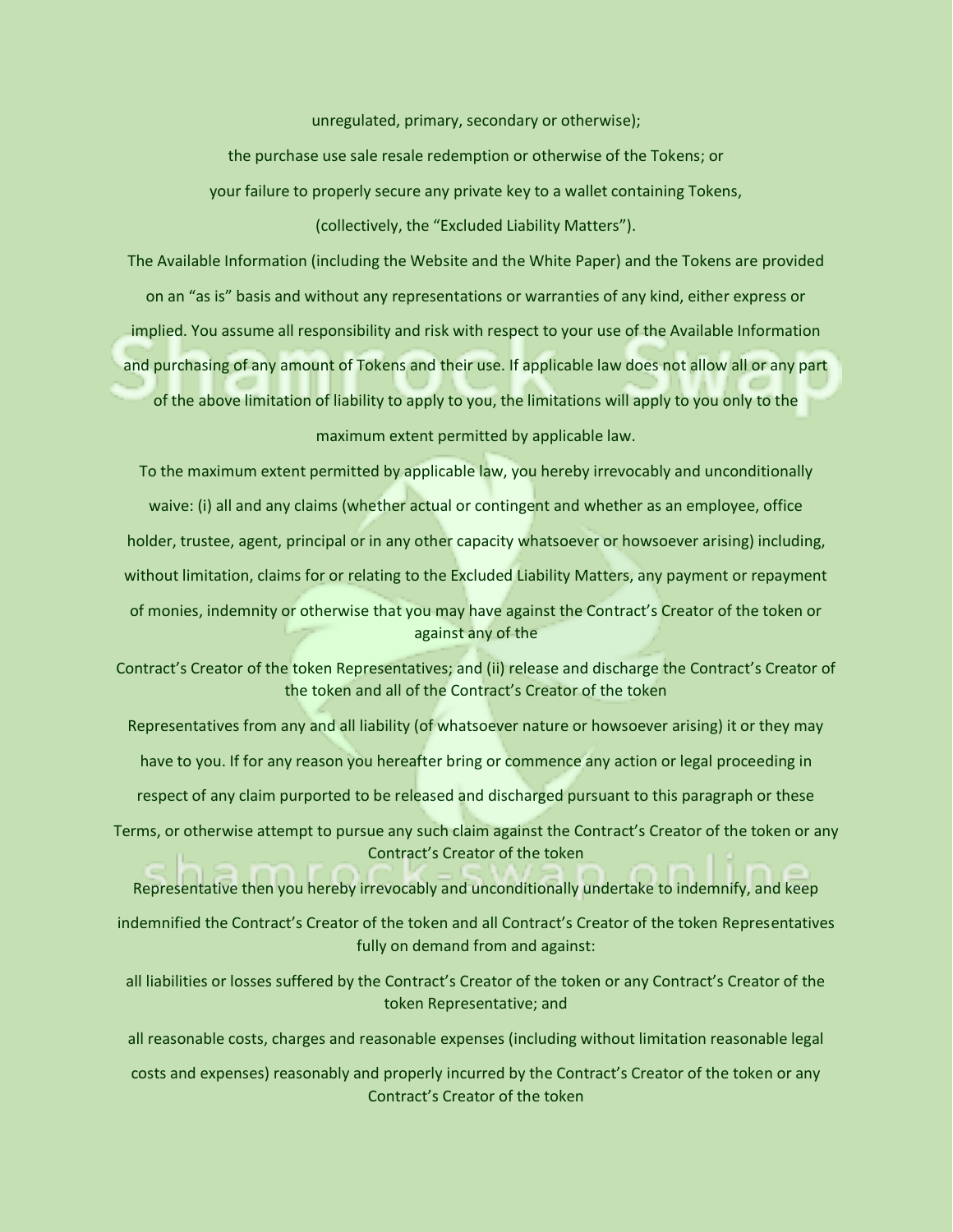### Representative,

in each case by reason of or in connection with the bringing or commencement of such action or pursuit of such claim by you.

If any provision or part-provision of this "Legal Considerations, Risks and Disclaimer" section is or becomes invalid, illegal or unenforceable, it shall be deemed modified to the minimum extent necessary to make it valid, legal and enforceable. If such modification is not possible, the relevant provision or part-provision shall be deemed deleted. Any modification to or deletion of a provision or part-provision under this "Legal Considerations, Risks and Disclaimer" section shall not affect the validity and enforceability of the rest of this "Legal Considerations, Risks and Disclaimer" section.

### NO REPRESENTATION & WARRANTIES

Notwithstanding any other provision of these Terms or any statement made expressly or impliedly in the Available Information, the Contract's Creator of the token does not make or purport to make, and hereby disclaims,

any representation warranty undertaking or covenant in any form whatsoever to any entity or person, including any representation warranty undertaking or covenant in relation to the truth, accuracy and completeness of any of the information set out in the Available Information.

### REPRESENTATION & WARRANTIES BY YOU

By howsoever accessing and/or accepting possession or communication of all or any part of the Available Information, you represent and warrant (and shall be deemed to represent and warrant) to the Contract's Creator of the token on the date of such access or on the latest date on which you retain possession of all or

any part of the Available Information as follows:

you are over 18 (eighteen) years of age;

you agree and acknowledge that the Tokens do not constitute shares or equities or securities or financial instruments or investments in any form in any jurisdiction;

you agree and acknowledge that the Available Information (including the White Paper and the Website) does not constitute a prospectus or offer document of any sort and is not intended to constitute an offer of securities in any jurisdiction or a solicitation for investment in securities and you are not bound to enter into any contract or binding legal commitment and no cryptocurrency or other form of payment is to be accepted on the basis of the Available Information;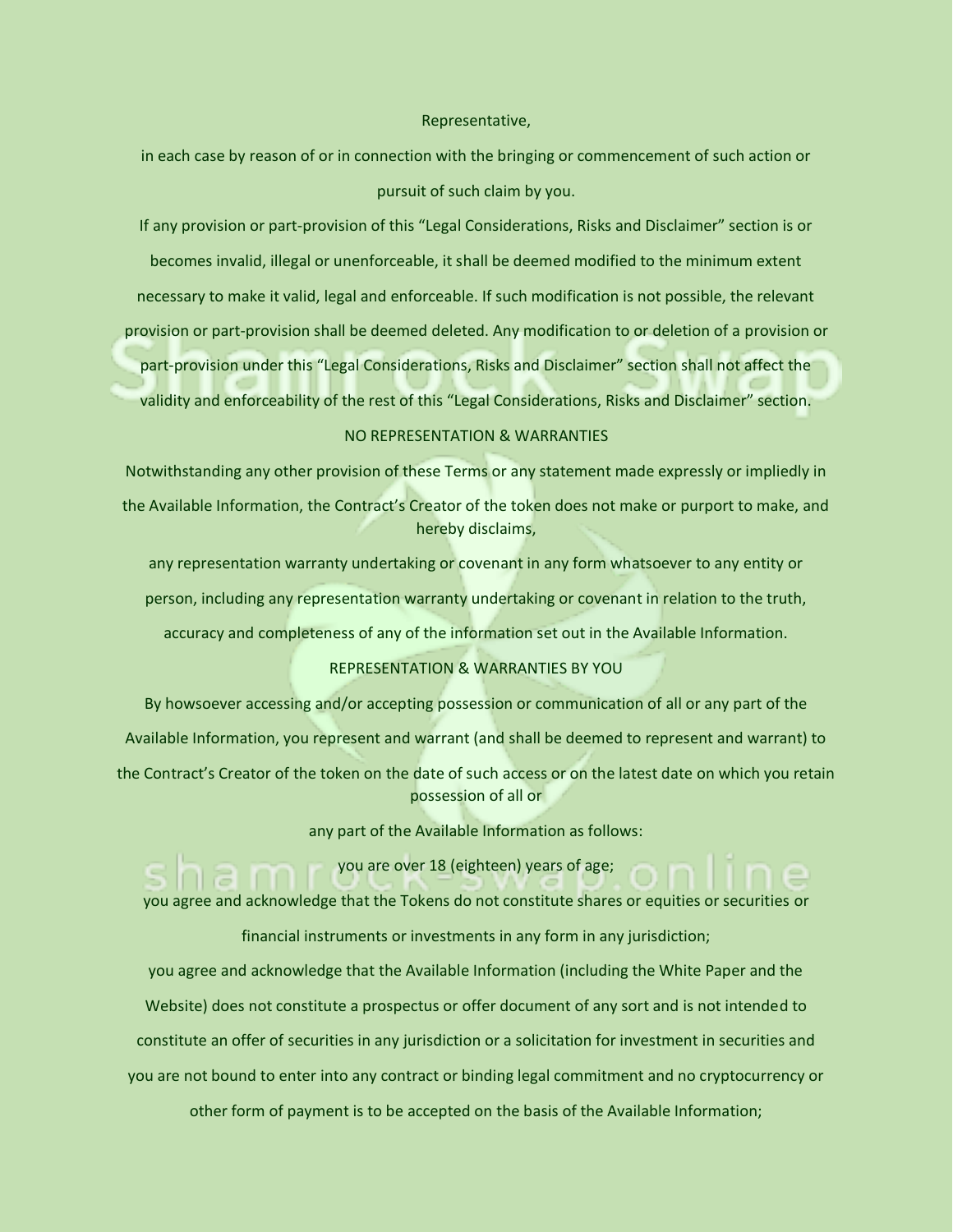you agree and acknowledge that no regulatory authority has examined or approved of the Available Information, no action has been or will be taken under the laws, regulatory requirements or rules of any jurisdiction and the publication, distribution or dissemination of all or any part of the Available Information to you does not imply that the applicable laws, regulatory requirements or rules have been complied with;

you agree and acknowledge that the Available Information, the undertaking and/or the completion

of the Token Sale, or future trading of the Tokens on any exchange or market (regulated,

unregulated, primary, secondary or otherwise), shall not be construed, interpreted or deemed by you as an indication of the merits of the Contract's Creator of the token, the Tokens, the Token Sale or the Available

### Information;

the distribution or dissemination of the Available Information any part thereof or any copy thereof, or acceptance of the same by you, is not prohibited or restricted by the applicable laws, regulations or rules in your jurisdiction, and where any restrictions in relation to possession are applicable, you have observed and complied with all such restrictions at your own expense and without liability to

# the Contract's Creator of the token;

you agree and acknowledge that in the case where you wish to purchase any Tokens, the Tokens are

not to be construed, interpreted, classified or treated as:

any kind of currency or commodity;

debentures, stocks or shares issued by any person or entity (whether the Contract's Creator of the token or otherwise);

rights, options or derivatives in respect of such debentures, stocks or shares;

rights under a contract for differences or under any other contract the purpose or pretended

purpose of which is to secure a profit or avoid a loss;

units in a collective investment scheme;

units in a business trust;

derivatives of units in a business trust;

any other security or class of securities; or

any type of investment (as such term is defined by the Financial Services (Investments and Fiduciary

Services) Act 1989-47 of (as amended or re-enacted from time to time) or as such term might be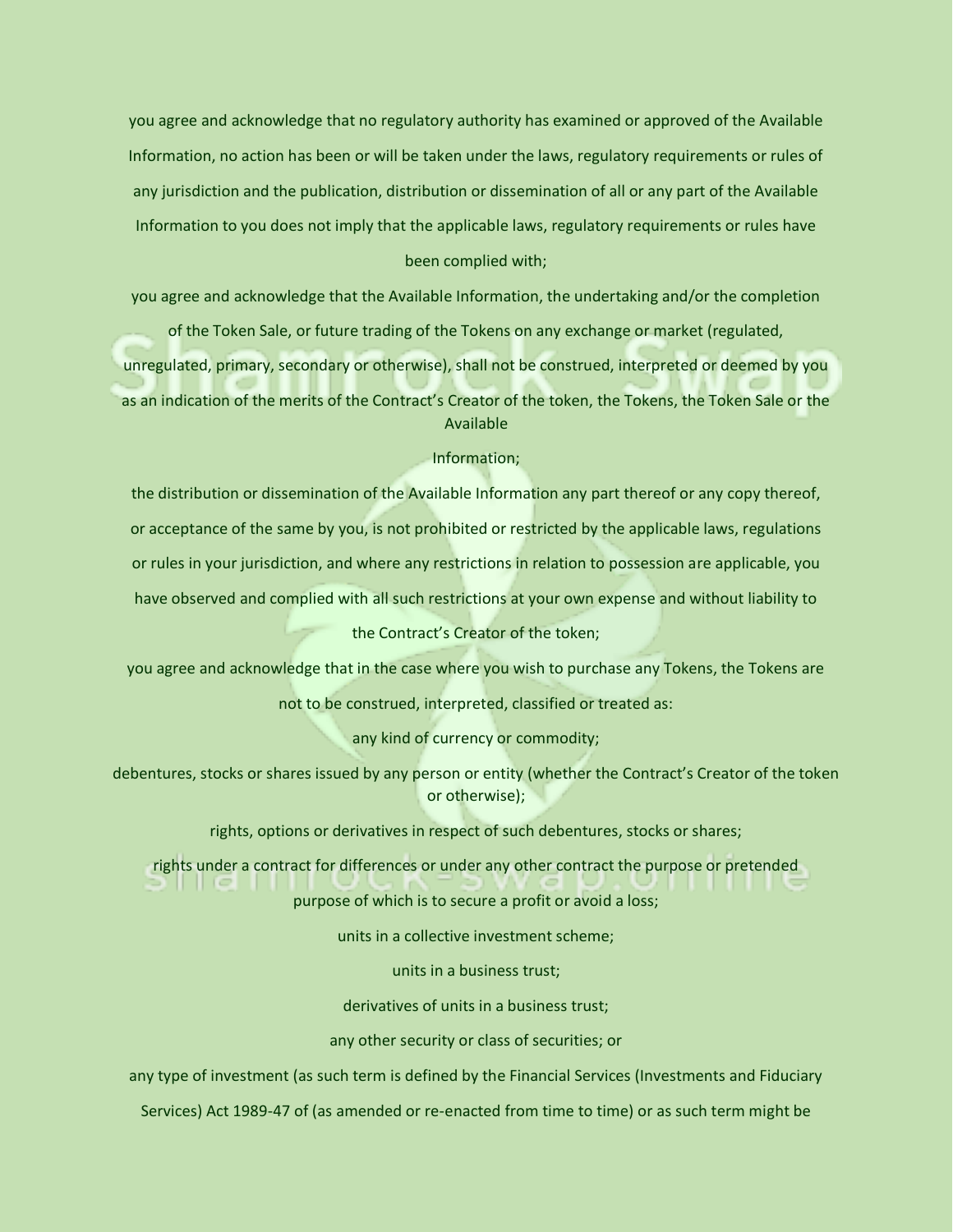construed under similar legislation in any other part of the world);

you are fully aware of and understand that you are not eligible to purchase any Tokens or access the

Available Information if you are a citizen, national, resident (tax or otherwise) and/or green card

holder of a Restricted Jurisdiction or if you are a Restricted Person;

you have a basic degree of understanding of the operation, functionality, usage, storage, transmission mechanisms and other material characteristics of cryptocurrencies, blockchain-based

software systems, cryptocurrency wallets or other related token storage mechanisms, blockchain

technology and smart contract technology;

you are fully aware and understand that in the case where you wish to purchase any Tokens, there are risks associated with: (A) the Contract's Creator of the token and its business and operations; (B) the Tokens; (C) the

Token Sale; and (D) relying or acting on all or any part of the Available Information;

you agree and acknowledge that the Contract's Creator of the token is not liable for any direct indirect special incidental

consequential or other losses of any kind in tort contract or otherwise (including but not to loss of revenue income or profits or loss of use or data or loss of reputation or loss of any economic or other opportunity of whatsoever nature or howsoever arising) arising out of or in connection with any acceptance of or reliance on the Available Information or any part thereof by you; and all of the above representations and warranties are true, complete, accurate and not misleading from the time of your last access to and/or possession of (as the case may be) the Available

Information.

CAUTIONARY NOTE ON FORWARD-LOOKING STATEMENTS

All statements contained in the Available Information, statements made in any press releases or in

any place accessible by the public and oral statements that may be made by the Contract's Creator of the token or the

Contract's Creator of the token Representatives (as the case may be), that are not statements of historical fact, constitute

"forward looking statements". Some of these statements can be identified by forward-looking terms such as "aim", "target", "anticipate", "believe", "could", "estimate", "expect", "if", "intend", "may",

"plan", "possible", "probable", "project", "should", "would", "will" or other similar terms. However,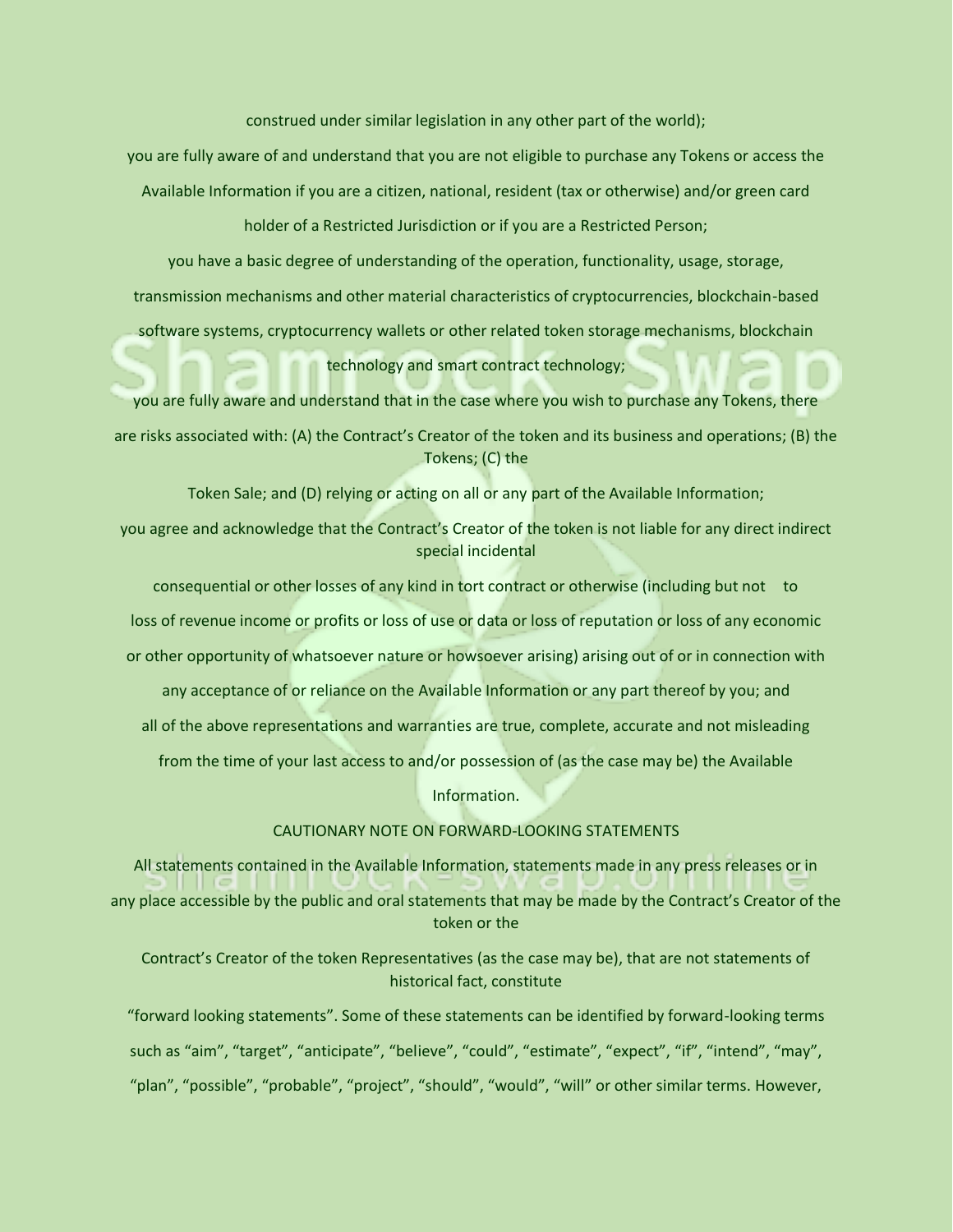these terms are not the exclusive means of identifying forward-looking statements. All statements

regarding the Contract's Creator of the token's financial position, business strategies, plans and prospects and the future

prospects of the industry which the Contract's Creator of the token is in are forward-looking statements. These forwardlooking statements, including but not to statements as to the Contract's Creator of the token's revenue profitability

and growth, expected revenue profitability and growth, prospects, future plans, other expected

industry trends and other matters discussed in the Available Information regarding the Contract's Creator of the token are

matters that are not historic facts, but only estimations and predictions. The Contract's Creator of the token makes no

representation or warranty on having made any predictions or estimates or expectations on the basis

of any formula, any mathematical or scientific modelling or forecast, or having made any due and

proper enquiries or having undertaken any independent research or studies or otherwise. These

forward-looking statements involve known and unknown risks, uncertainties and other factors that

may cause the actual future results, performance or achievements of the Contract's Creator of the token to be materially

different from any future results, performance or achievements expected, expressed or implied by

such forward-looking statements. These factors include, amongst others:

changes in legal political social economic and stock or cryptocurrency market conditions and the

regulatory environment in the countries in which the Contract's Creator of the token conducts its Token Sale its business

and/or its operations;

the risk that the Contract's Creator of the token may be unable or execute or implement its business strategies and future

plans;

changes in interest rates and exchange rates of fiat currencies and cryptocurrencies;

changes in the anticipated growth strategies and expected internal growth of the Contract's Creator of the token;

changes in the availability and fees payable to the Contract's Creator of the token in connection with its business and

operations;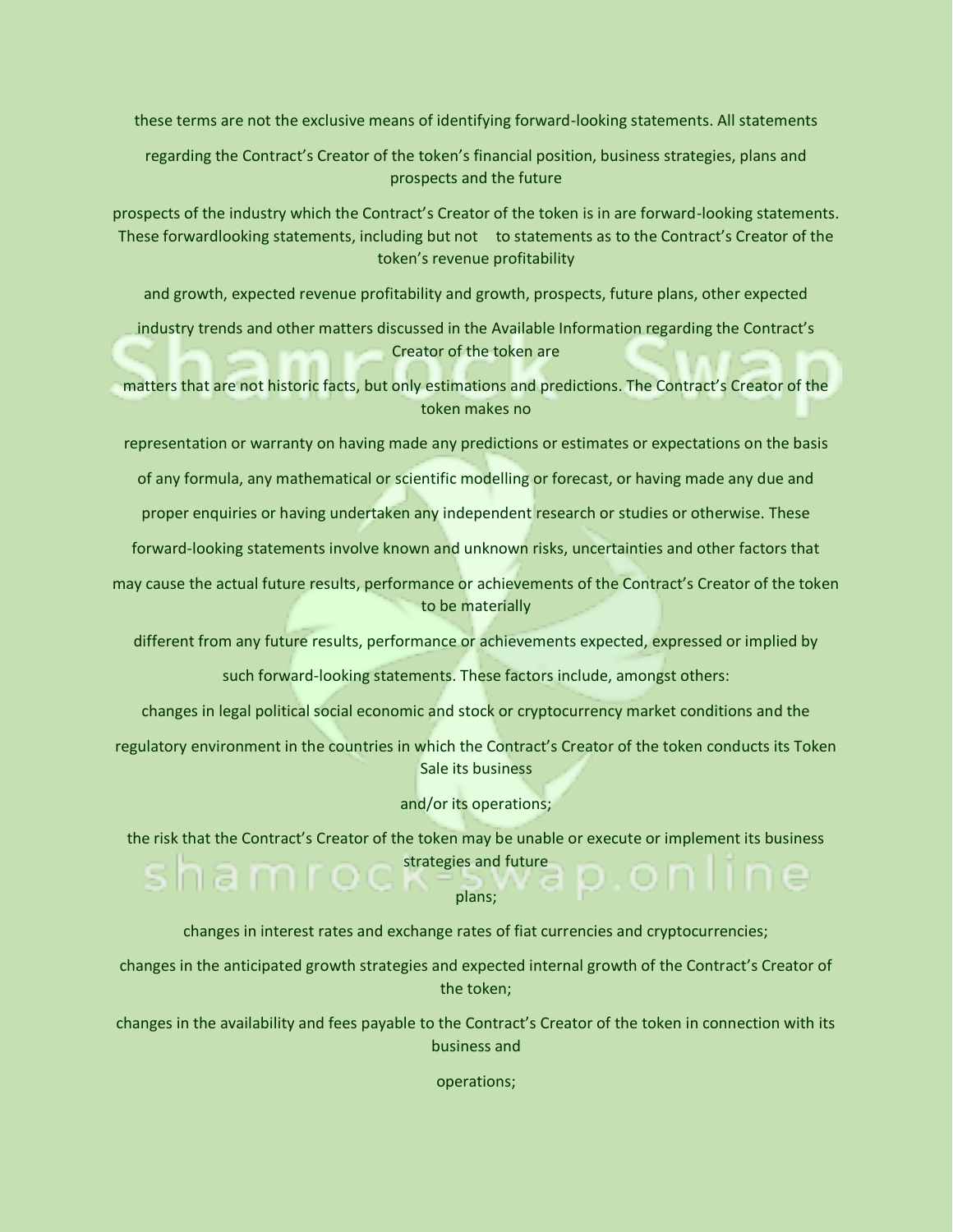changes in the availability and salaries of employees who are required by the Contract's Creator of the token to operate its

business and operations;

changes in preferences of customers of the Contract's Creator of the token;

changes in competitive conditions under which the Contract's Creator of the token operates, and the ability of the

Contract's Creator of the token to compete under such conditions;

changes in the future capital needs of the Contract's Creator of the token and the availability of financing and capital to

fund such needs;

war or acts of international or domestic terrorism;

occurrences of catastrophic events, natural disasters and acts of God that affect the businesses

and/or operations of the Contract's Creator of the token;

other factors beyond the control of the Contract's Creator of the token; and

any risk and uncertainties associated with the Contract's Creator of the token and its business and operations, the Tokens,

the Token Sale and reliance on all or any part of the Available Information.

All forward-looking statements made by or attributable to the Contract's Creator of the token or Contract's Creator of the token Representatives

are expressly qualified in their entirety by such factors. Given that risks and uncertainties that may

cause the actual future results, performance or achievements of the Contract's Creator of the token to be materially

different from that expected, expressed or implied by the forward-looking statements in the

Available Information, undue reliance must not be placed on these statements.

These forward-looking statements are applicable only as of the later of the date of publication of the

White Paper and the latest date that the Website has been updated. Neither the Contract's Creator of the token nor the

Contract's Creator of the token Representatives nor any other person represents, warrants and/or undertakes that the

actual future results, performance or achievements of the Contract's Creator of the token will be as discussed in those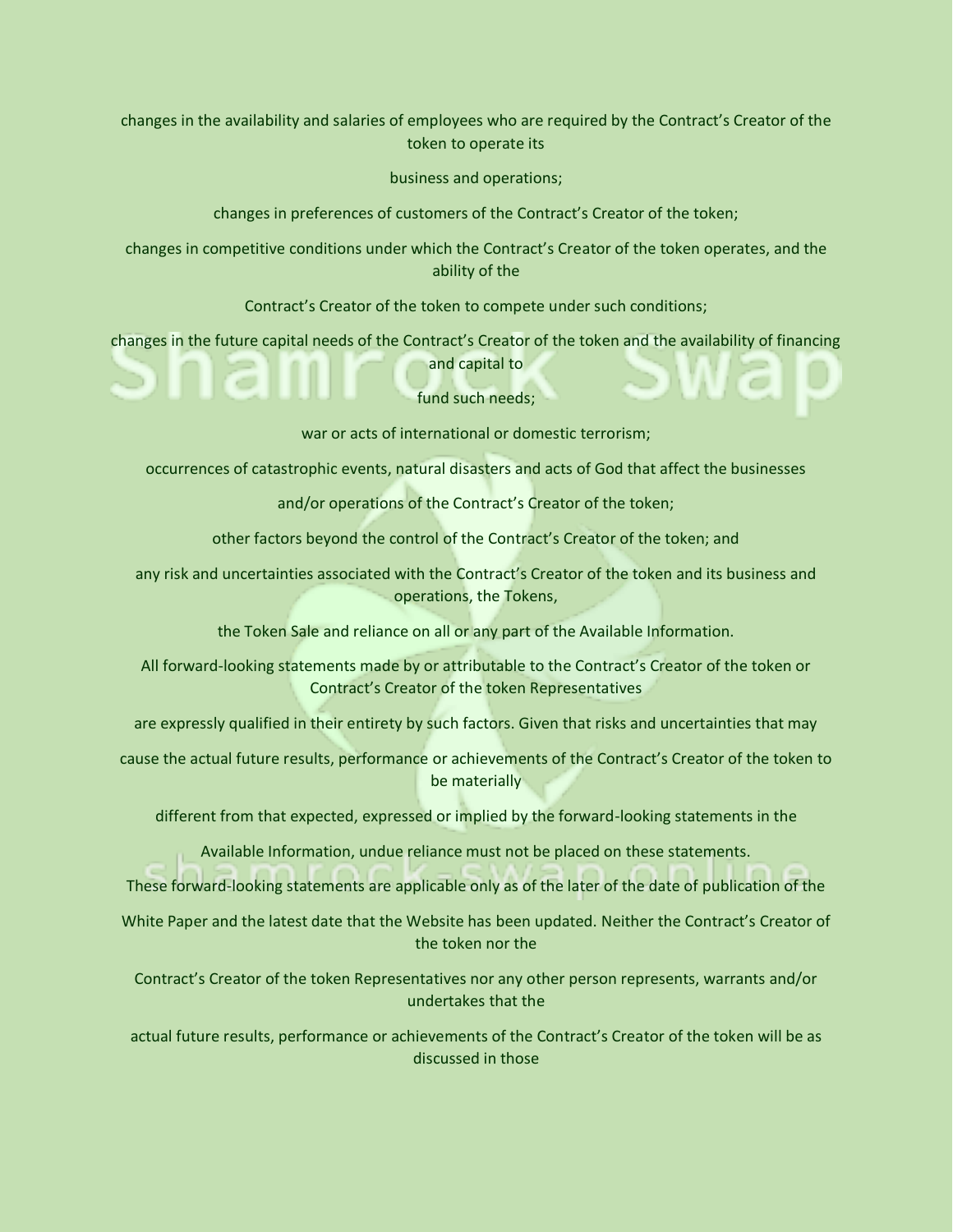forward-looking statements. The actual results, performance or achievements of the Contract's Creator of the token may

differ materially from those anticipated in these forward-looking statements.

Nothing contained in the Available Information is or may be relied upon as a promise, representation

or undertaking as to the future performance or policies of the Contract's Creator of the token. Further, the Contract's Creator of the token

disclaims any responsibility to update any of those forward-looking statements or publicly announce

any revisions to those forward-looking statements to reflect future developments, events or

circumstances, even if new information becomes available or other events occur in the future.

### RISK FACTORS

You should carefully consider and evaluate each of the following risk factors and all other

information contained in these Terms before deciding to participate in the Token Sale. To the best of

the Contract's Creator of the token's knowledge and belief, all risk factors which are material to you in making an informed

judgment to participate in the Token Sale have been set out below. If any of the following

considerations, uncertainties or material risks develops into actual events, the business, financial

position and/or results of operations of the Contract's Creator of the token and the maintenance and level of usage of the

Tokens could be materially and adversely affected. In such cases, the trading price of Tokens (in the case where they are listed on an exchange or market (regulated, unregulated, primary, secondary or otherwise)) could decline due to any of these considerations, uncertainties or material risks, and you

may lose all or part of your Tokens or the economic value thereof.

RISKS RELATING TO PARTICIPATION IN THE TOKEN SALE

There is no prior market for Tokens and the Token Sale may not result in an active or liquid market for the Tokens.

Prior to the Token Sale, there has been no public market for the Tokens. In the event that the

Contract's Creator of the token ever decides to seek the approval for availability of the Tokens for trading on a

cryptocurrency exchange or market, there is no assurance that such approval will be obtained. Furthermore, even if such approval is granted by a cryptocurrency exchange, there is no assurance that an active or liquid trading market for the Tokens will develop, or if developed, will be sustained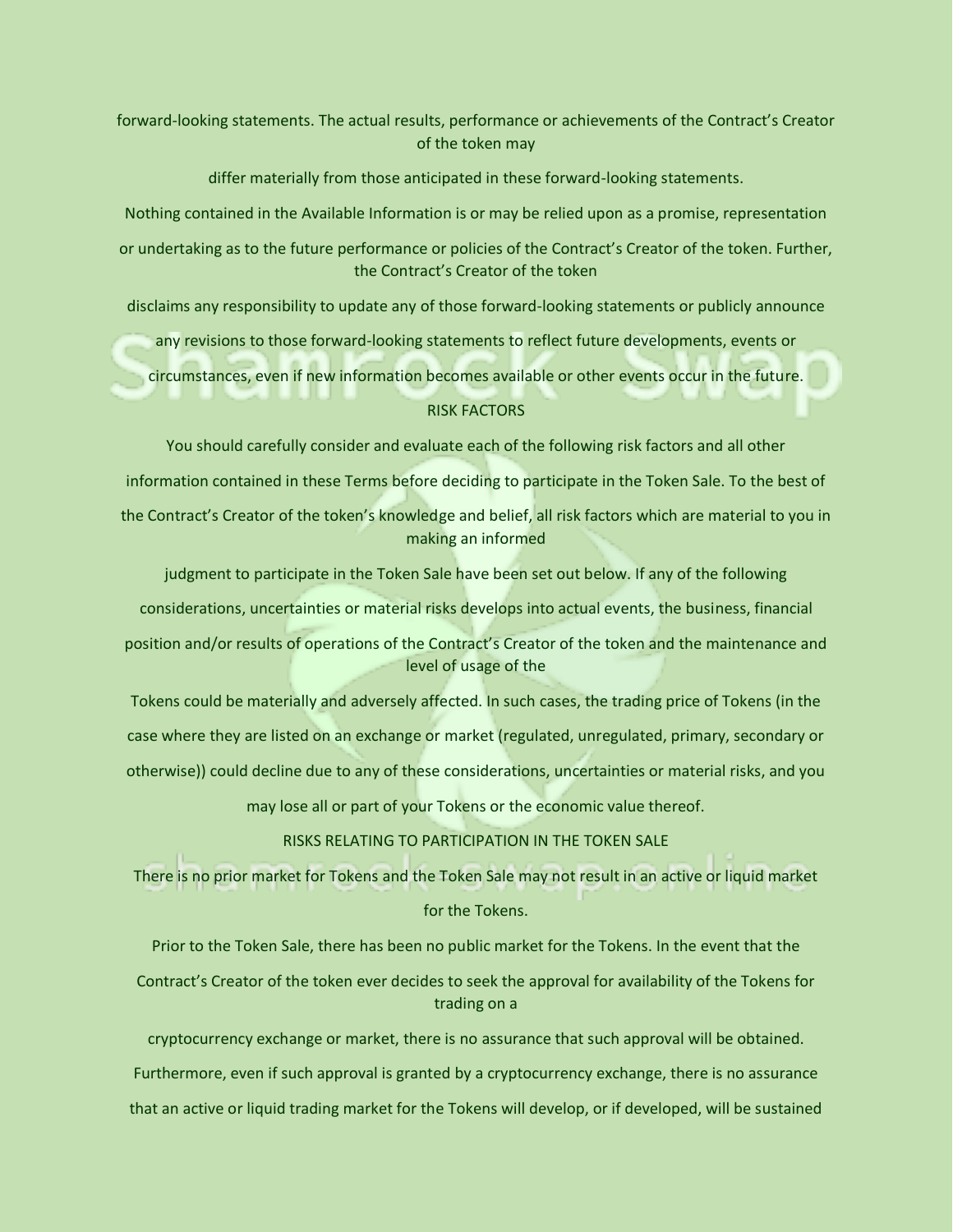after the Tokens have been made available for trading on such market.

Price DOES not be indicative of the market price of the Tokens market.

A Token is not a currency issued by any central bank or national, supra-national or quasi-national organisation, nor is it backed by any hard assets or other credit nor is it a commodity in the

traditional sense of that word. The Contract's Creator of the token is not responsible for, nor does it pursue, the circulation

and trading of Tokens on any market. Trading of Tokens will merely depend on the consensus on its value between the relevant market participants. No one is obliged to purchase any Token from any holder of the Token, including the purchasers, nor does anyone guarantee the liquidity or market price of Tokens to any extent at any time. Furthermore, Tokens may not be resold to purchasers who

are citizens, nationals, residents (tax or otherwise) and/or green card holders of Restricted Jurisdictions or to Restricted Persons or to purchasers in any other jurisdiction where the purchase of Tokens may be in violation of applicable laws. Accordingly, the Contract's Creator of the token cannot ensure that there

will be any demand or market for Tokens, or that the Purchase Price is indicative of the market price of Tokens after they have been made available for trading on any cryptocurrency exchange or

### market.

Future sales or issuance of the Tokens could materially and adversely affect the market price of Tokens.

Any future sale or issuance of the Tokens would increase the supply of Tokens in the market and this may result in a downward price pressure on the Token. The sale or distribution of a significant number of Tokens outside of the Token Sale (including but not to the sales of Tokens undertaken after the completion of the initial crowdsale, issuance of Tokens to persons other than purchasers for purposes of community initiatives, business development, academic research, education and market expansion and issuance of Tokens as a reward to users of the Contract's Creator of the token's

> or otherwise), or the perception that such further sales or issuance may occur, could adversely affect the trading price of the Tokens. Negative publicity may materially and adversely affect the price of the Tokens.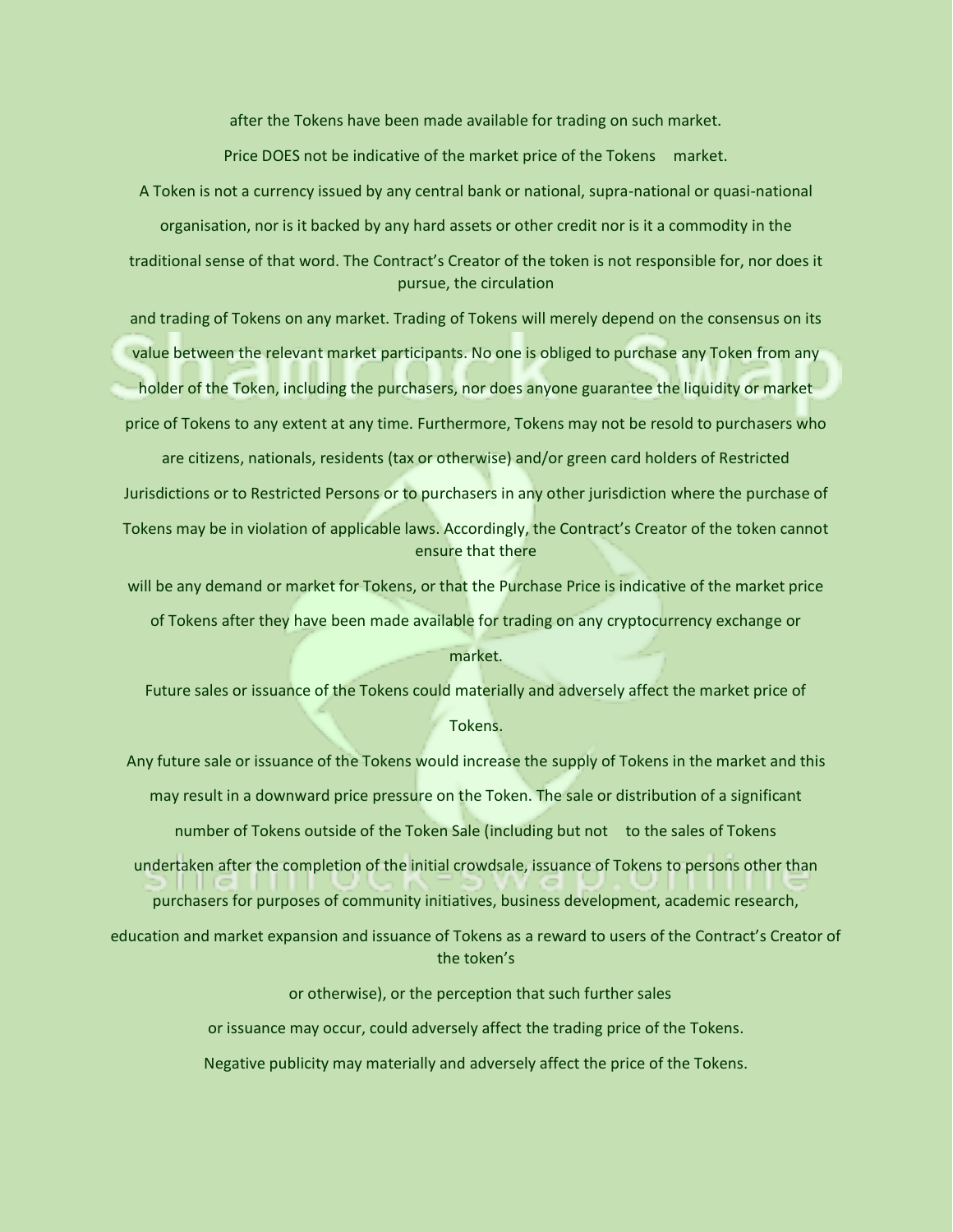Negative publicity involving the Contract's Creator of the token, the Contract's Creator of the token's that is yet to be developed, the Tokens or

any of the key personnel of the Contract's Creator of the token and/or regulation of distributed ledger technologies,

cryptocurrencies and/or crowdsales of tokens in any jurisdiction, may materially and adversely affect

the market perception or market price of the Tokens, whether or not it is justified.

The Contract's Creator of the token may not be able to pay any anticipated rewards in the future.

There is no assurance that there will be sufficient engagement in the Contract's Creator of the token's other tokens

that is yet to be developed such that you will receive any rewards anticipated to be distributed to

active users of the Contract's Creator of the token's other tokens. Further, even in the event there is substantial

engagement and interactions among the users of the Contract's Creator of yet to be

developed, there is no assurance you personally will receive any part of the rewards. This is because

the ability of the Contract's Creator of the token to pay any reward to you will depend on the future results of operations

and the future business and financial condition of the Contract's Creator of the token, and there is no assurance of the

future results of operations and the future business and financial condition of the Contract's Creator of the token.

There is no assurance of any success of the Contract's Creator of the token's Token Sale or other tokens that is yet to

be developed as envisaged by the Available Information.

The value of, and demand for, the Tokens hinges heavily on the performance of the Contract's Creator of the token's

Token Sale and and the continuous active engagement

of its users and success of its contemplated business lines. There is no assurance that the Contract's Creator of the token's

Token Sale will be successful or that its will gain or

continue to gain traction. While the Contract's Creator of the token has made every effort to provide a realistic estimate,

there is also no assurance that the cryptocurrencies raised in the Token Sale will be sufficient for the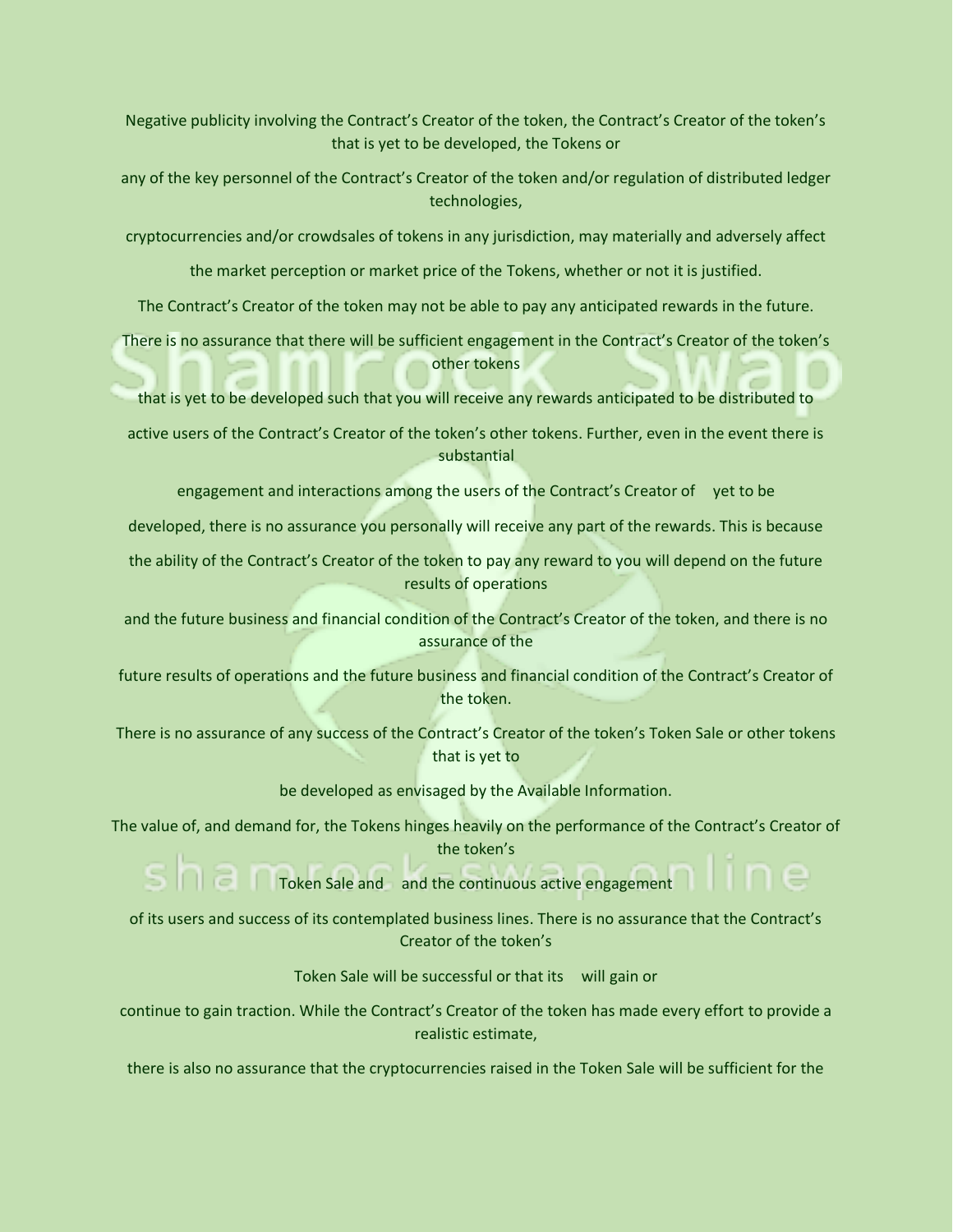development of the Contract's Creator of the token's other tokens. For the foregoing or any other reason, the

development of the Contract's Creator of the token's other tokens and launch of the anticipated Token functionality

may not be completed and there is no assurance that it will be launched at all. As such, distributed

Tokens may hold little or no worth or value and this would impact any trading price and/or use of the

Tokens.

The trading price of the Tokens may fluctuate following the Token Sale.

The prices of cryptographic tokens in general tend to be relatively volatile, and can fluctuate

significantly over short periods of time. The demand for, and the corresponding market price of, the

Tokens may fluctuate significantly and rapidly in response to, among others, the following factors,

some of which are beyond the control of the Contract's Creator of the token:

new technical innovations;

analysts' speculations, recommendations, perceptions or estimates of the Token's market price or

the Contract's Creator of the token's financial and business performance;

changes in market valuations and token prices of entities with businesses similar to that of the

Contract's Creator of the token that may be listed on the same cryptocurrency exchanges or markets as the Tokens;

announcements by the Contract's Creator of the token of significant events, for example partnerships, sponsorships or

new product developments;

fluctuations in market prices and trading volume of cryptocurrencies on cryptocurrency exchanges or

markets;

additions or departures of key personnel of the Contract's Creator of the token;

success or failure of the Contract's Creator of the token's management in implementing business and growth strategies;

and/or

changes in conditions affecting the blockchain or financial technology industry, the general economic

conditions or market sentiments, or other events or factors.

The funds raised in the Token Sale are exposed to risks of theft.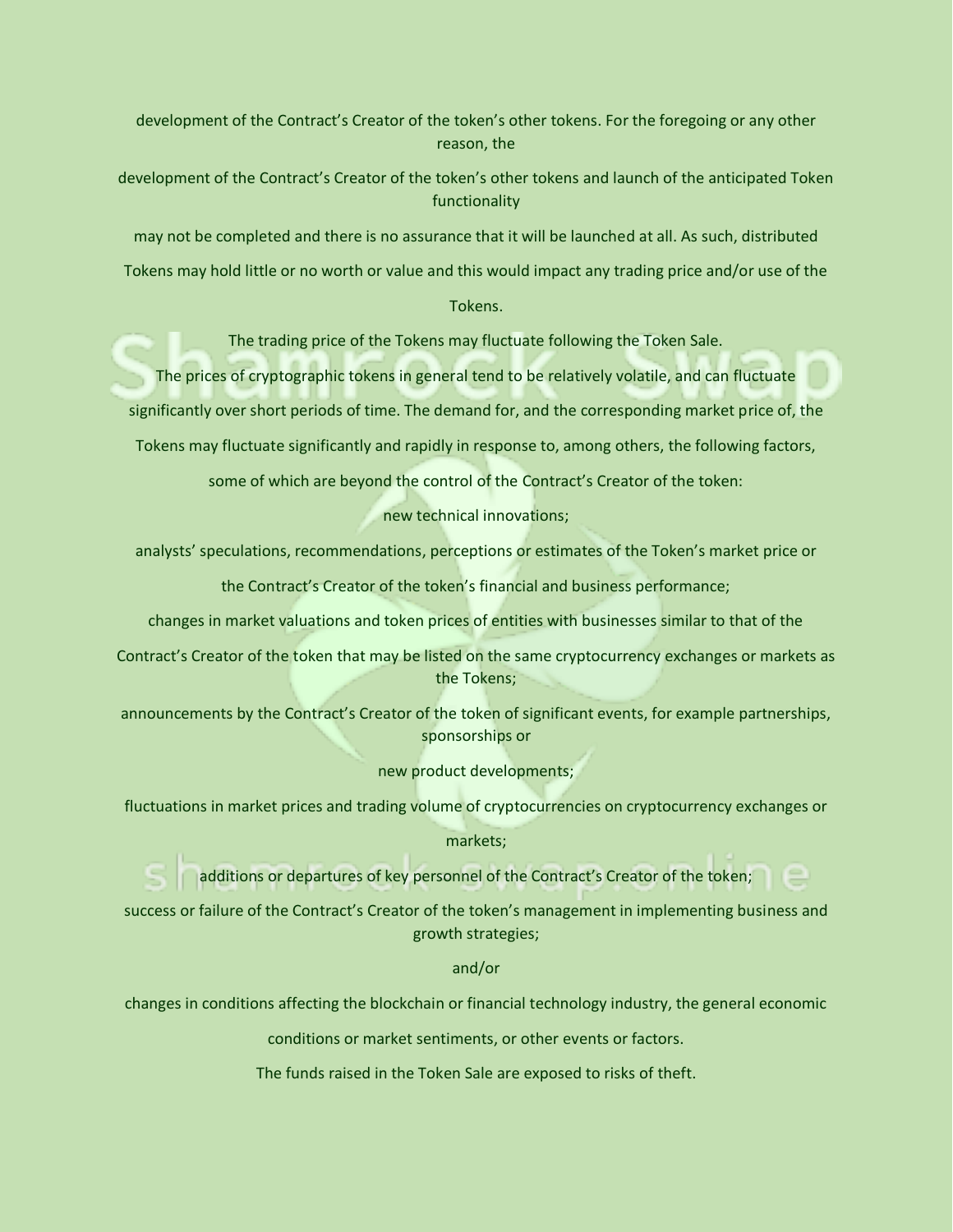The Contract's Creator of the token will make every effort to ensure that the funds received from the Token Sale will be

securely held in an escrow wallet, which is a multi-signature address with access thereto by private keys held by reputable and trusted parties. Further, the Contract's Creator of the token may make every effort to ensure

that the funds received by it from Token Sale will be securely held through the implementation of

security measures. Notwithstanding such security measures, there is no assurance that there will be

no theft of the cryptocurrencies as a result of hacks, sophisticated cyber-attacks, distributed denials

of service or errors, vulnerabilities or defects on the Token Sale website, in the smart contract(s) on

which the escrow wallet and the Token Sale relies, on the Ethereum blockchain or any other

blockchain, or otherwise. Such events may include, for example, flaws in programming or source

code leading to exploitation or abuse thereof. In such event, even if the Token Sale is completed, the

Contract's Creator of the token may not be able to receive the cryptocurrencies raised and the Contract's Creator of the token may not be able

to use such funds for the development of the Contract's Creator of the token's other tokens. In such case, the launch

of the Contract's Creator of the token's other tokens might be temporarily or permanently curtailed. As such,

distributed Tokens may hold little worth or value and this would impact their trading price.

### RISKS RELATING TO THE ESCROW WALLET

The private keys to the escrow wallet may be compromised and the cryptocurrencies may not be able to be disbursed. The escrow wallet is designed to be secure. Each of the holders of the three (3)

private keys to the escrow wallet will use all reasonable efforts to safeguard their respective keys,

but in the unlikely event that any two (2) of the three (3) keys to the escrow wallet are, for any

reason whatsoever, lost, destroyed or otherwise compromised, the funds held by the escrow wallet

may not be able to be retrieved and disbursed, and may be permanently unrecoverable. In such

event, even if the Token Sale is successful, the Contract's Creator of the token will not be able to receive the funds raised

and the Contract's Creator of the token will not be able to use such funds for the development of the Contract's Creator of the token's business

strategy. As such, distributed Tokens may hold little worth or value and this would impact their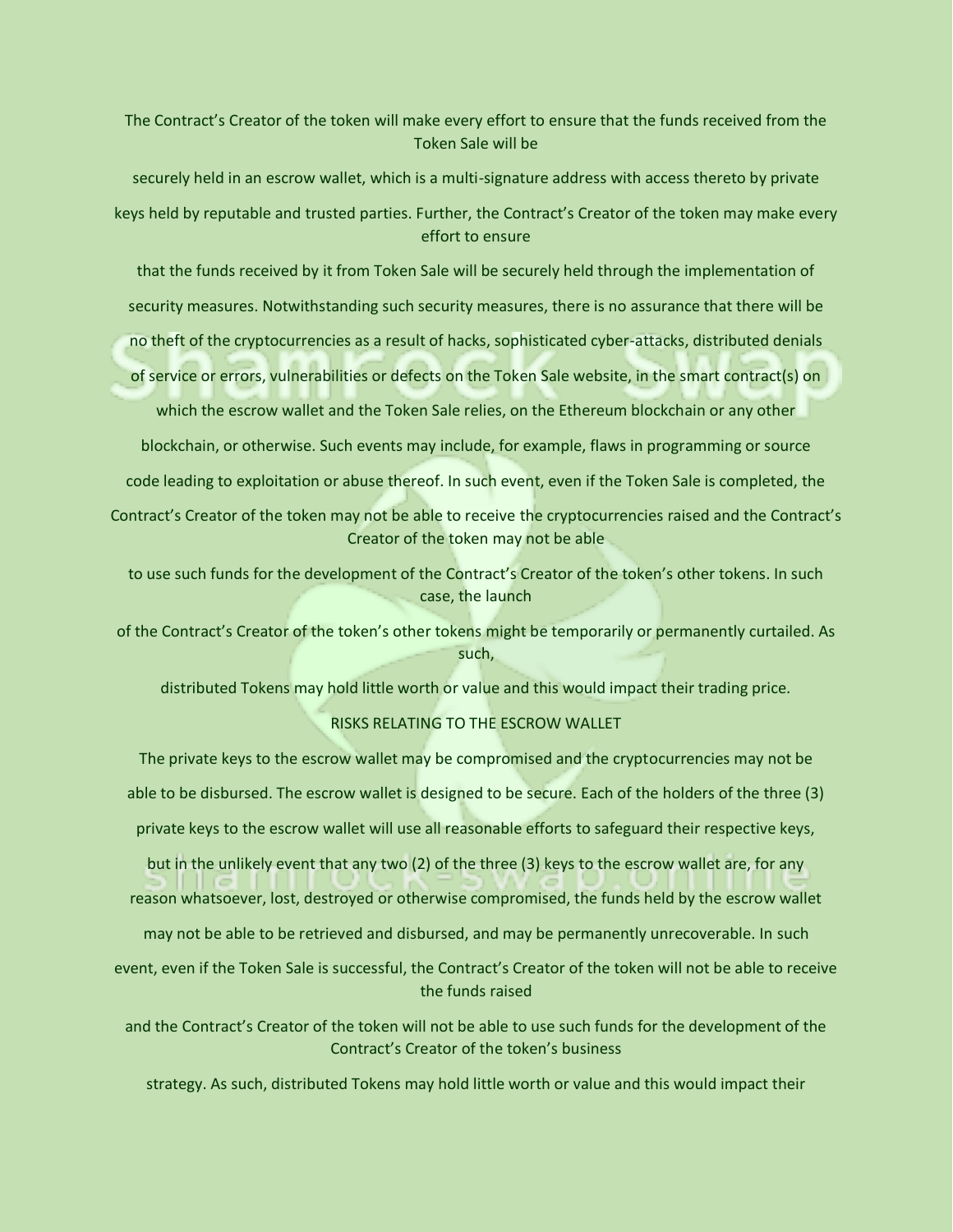### trading price.

### RISKS RELATING TO THE CONTRACT'S CREATOR OF THE TOKEN

The Contract's Creator of the token may be materially and adversely affected if it fails to effectively manage its operations

as its business develops and evolves, which would have a direct impact on its ability to develop,

maintain or operate the Contract's Creator of the token's other tokens and/or develop, structure and/or licence any

Token functionality.

The financial technology and cryptocurrency industries in which the Contract's Creator of the token competes have grown

rapidly over the past few years and continue to evolve in response to new technological advances,

changing business models, shifting regulations and other factors. As a result of this constantly

changing environment, the Contract's Creator of the token may face operational difficulties in adjusting to the changes,

and the sustainability of the Token will depend on its ability to manage its operations, ensure that

it hires qualified and competent employees, and provides proper training for its personnel. As its

business evolves, the Contract's Creator of the token must also expand and adapt its operational infrastructure. The

Contract's Creator of the token's business will in part rely on its blockchain-based software systems, cryptocurrency

wallets or other related token storage mechanisms, blockchain technology and smart contract

technology. All of these systems, tools, and skillsets represent complex, costly, and rapidly changing

technical infrastructure. In order to demonstrate continued ability to effectively manage technical

support infrastructure for the Contract's Creator of the token's and the

future functionality of the Tokens, the Contract's Creator of the token will need to continue to upgrade and improve its

data systems and other operational systems, procedures, and controls. These upgrades and

improvements will require a dedication of resources and are likely to be complex and increasingly

rely on hosted computer services from third parties that the Contract's Creator of the token does not or will not control. If

the Contract's Creator of the token is unable to adapt its systems and organisation in a timely, efficient, and cost-effective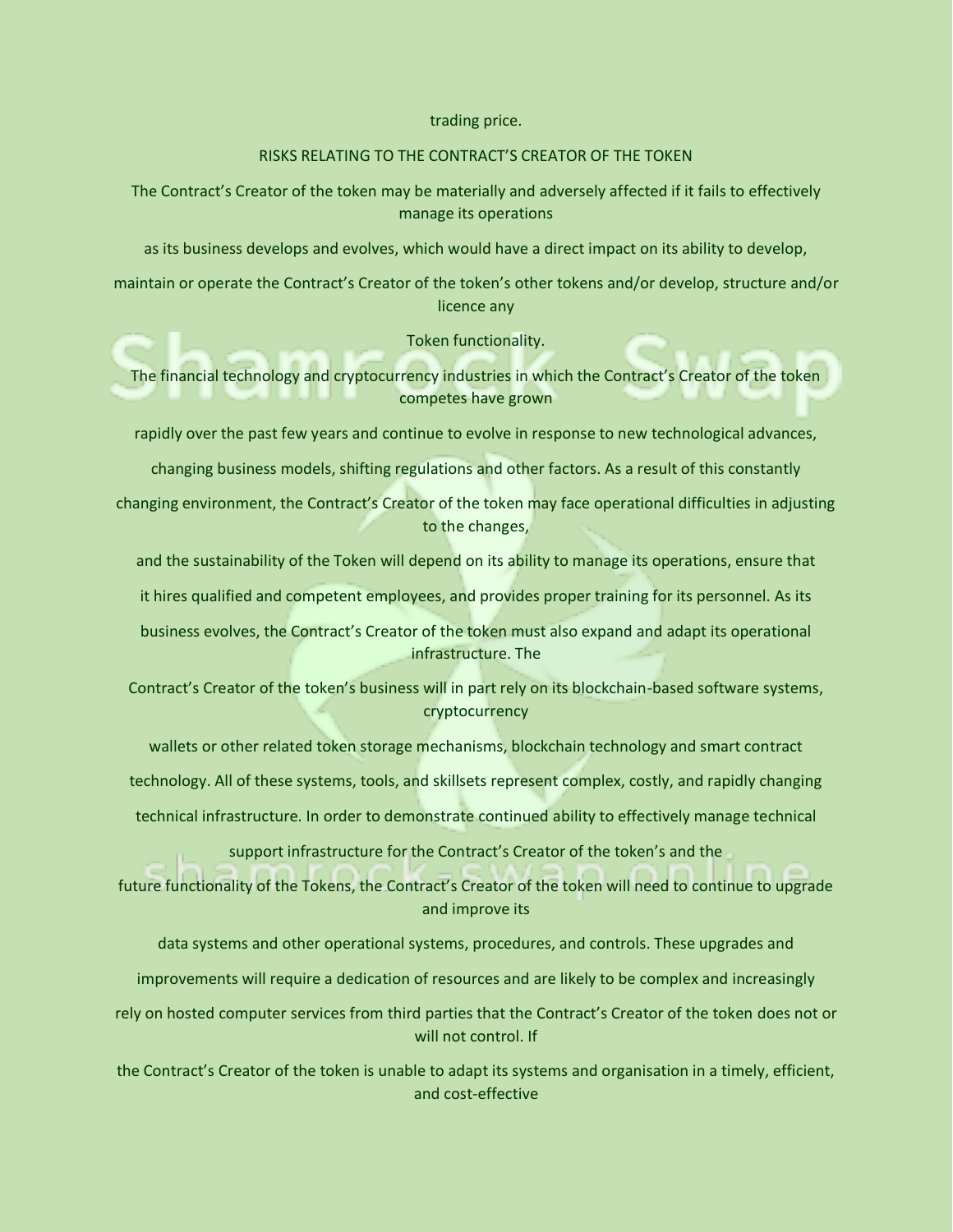manner to accommodate changing circumstances, its business, financial condition and/or results of

operations may be adversely affected. If the third parties whom the Contract's Creator of the token relies on are subject to

a security breach or otherwise suffer disruptions that impact the services the Contract's Creator of the token uses, the

integrity and availability of its internal information could be compromised, which may consequently

cause the loss of confidential or proprietary information and/or economic loss. The loss of financial,

labour or other resources, and any other adverse effect on the Contract's Creator of the token's business, financial

condition and/or operations, would have a direct adverse effect on the Contract's Creator of the token's ability to develop

maintain or operate, structure and/or license

the anticipated Token functionality. Any adverse effects affecting the Contract's Creator of the token business or

technology are likely to also adversely impact the , liquidity, and trading price of the Tokens.

The Contract's Creator of the token may experience system failures, unplanned interruptions in its network or services,

hardware or software defects, security breaches or other causes that could adversely affect the

Contract's Creator of the token's infrastructure network, and/or the Contract's Creator of the token's .

The Contract's Creator of the token is not able to anticipate when there would be occurrences of hacks, cyber-attacks,

distributed denials of service or errors, vulnerabilities or defects in:

in the smart contracts on which the Contract's Creator of the token or the Contract's Creator of the token's business

strategy relies, or on the Ethereum or any other blockchain. Such events may include, for example,

flaws in programming or source code leading to exploitation or abuse thereof. The Contract's Creator of the token may not

be able to detect such hacks, cyber-attacks, distributed denials of service errors vulnerabilities or

defects in a timely manner, and may not have sufficient resources to efficiently cope with multiple

service incidents happening simultaneously or in rapid succession.

The Contract's Creator of the token's network or services, which would Token value

yet to be developed and, if successfully structured, developed, licensed and launched, the Token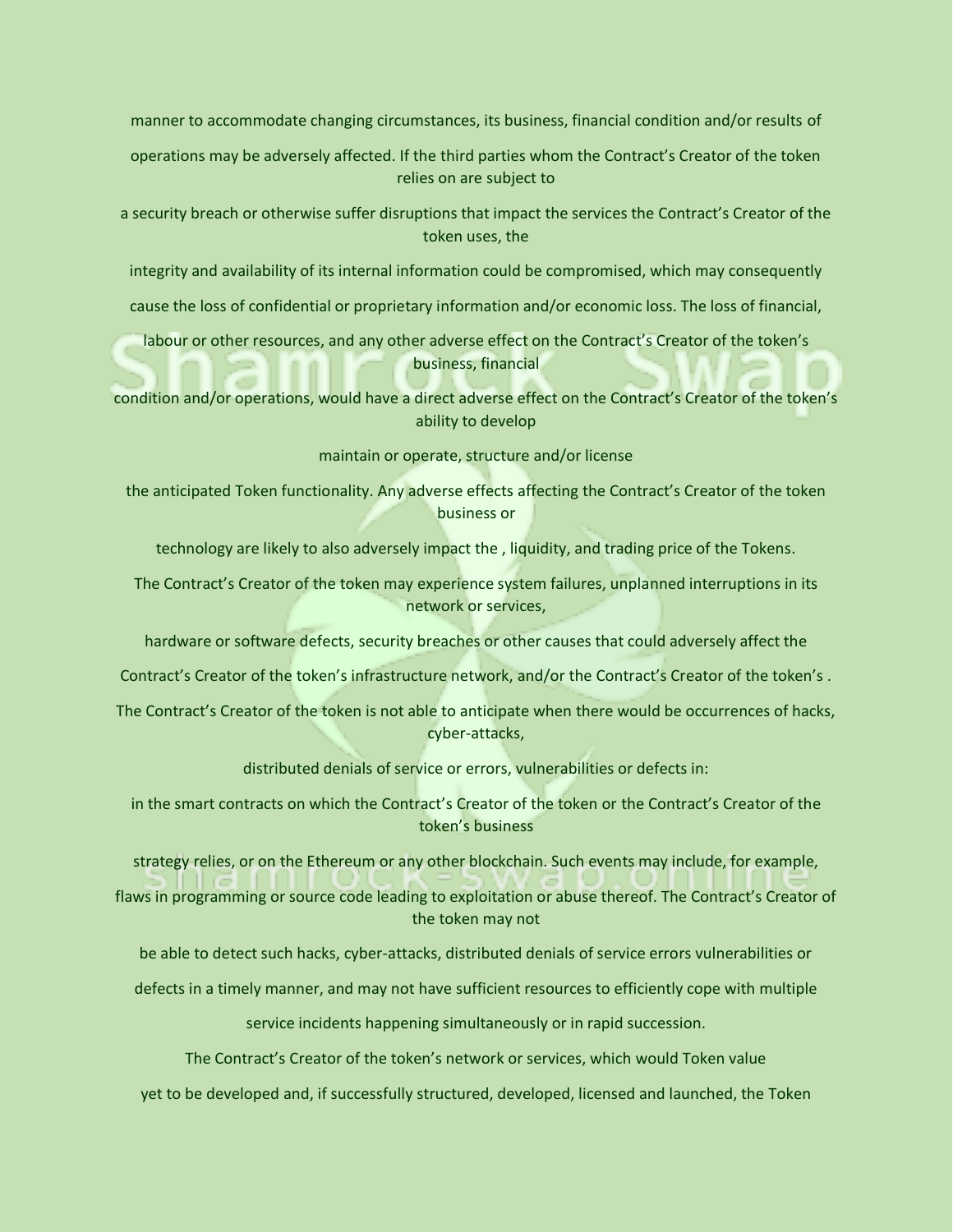functionality, could be disrupted by numerous events, including natural disasters, equipment breakdown, network connectivity downtime, power losses, or even intentional disruptions of its services, such as disruptions caused by software viruses or attacks by unauthorized users, some of

which are beyond the Contract's Creator of the token's control. There can be no assurance that cyber-attacks, such as

distributed denials of service, will not be attempted in the future or that the Contract's Creator of the token's security

measures will be effective. The Contract's Creator of the token may be prone to attacks on its infrastructure intended to

steal information about its technology, financial data or user information or take other actions that

would be damaging to the Contract's Creator of the token and/or holders of the Tokens. Any significant breach of the

Contract's Creator of the token's security measures or other disruptions resulting in a compromise of the usability,

stability, and security of the Contract's Creator of the token's may adversely

affect the , liquidity and/or trading price of the Tokens.

The Contract's Creator of the token may in the future be dependent in part on the location and data centre facilities of

### third parties.

The Contract's Creator of the token's future infrastructure network may be established in whole or in part through servers

which it owns and/or houses at the location facilities of third parties, and/or servers that it rents at

data centre facilities of third parties. If the Contract's Creator of the token is unable to renew its data facility leases on

commercially reasonable terms or at all, the Contract's Creator of the token may be required to transfer its servers to a

new data centre facility, and may incur significant costs and possible service interruption in

connection with the relocation. These facilities are also vulnerable to damage or interruption from,

among others, natural disasters, arson, terrorist attacks, power losses, and telecommunication

failures.

Additionally, the third-party providers of such facilities may suffer a breach of security as a result of

third-party action, employee error, malfeasance or otherwise, and a third party may obtain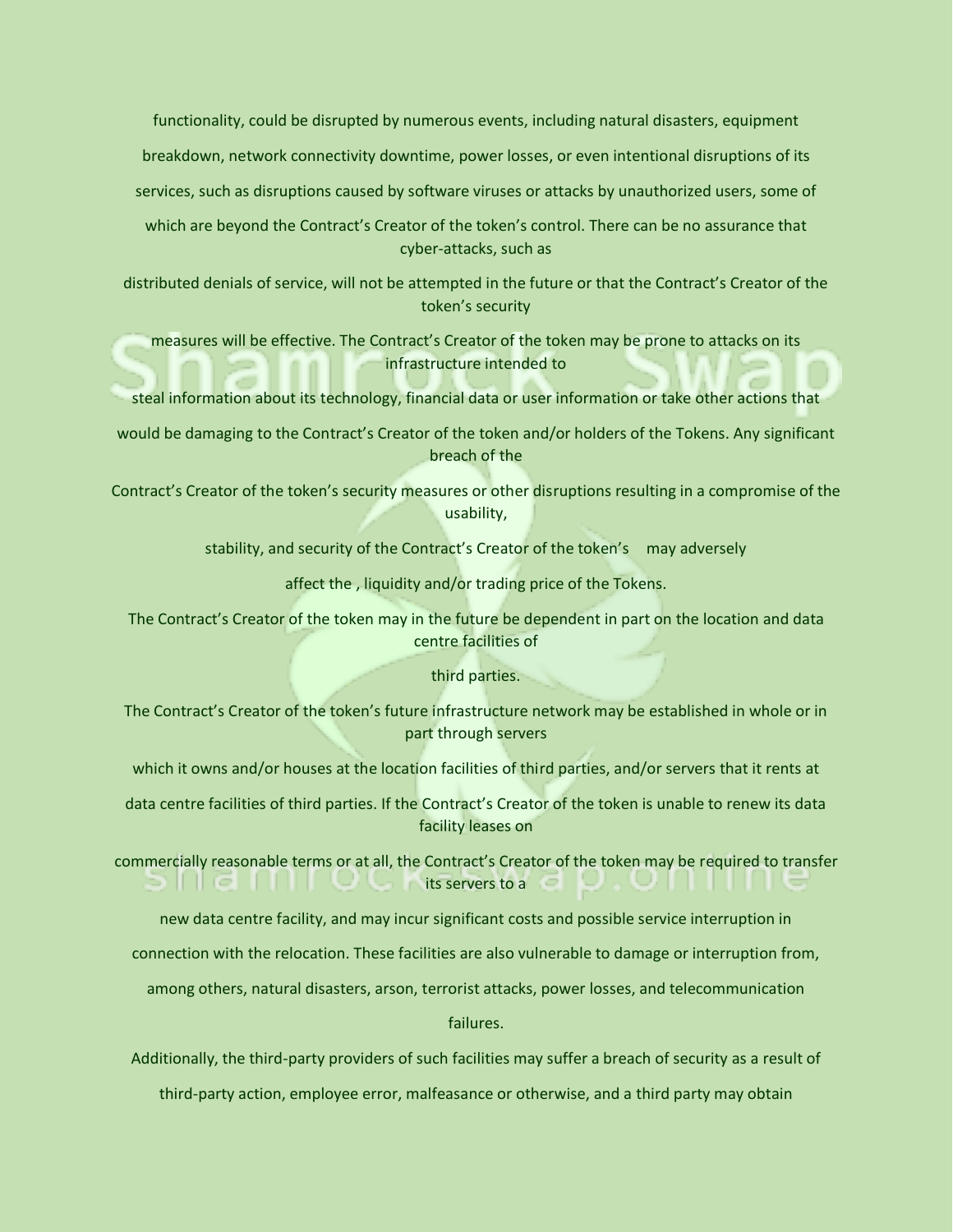unauthorised access to the data in such servers. The Contract's Creator of the token and the providers of such facilities

may be unable to anticipate these techniques or to implement adequate preventive measures.

General global market and economic conditions may have an adverse impact on the Contract's Creator of the token's

operating performance, results of operations and/or cash flows.

The Contract's Creator of the token could continue to be affected by general global economic and market conditions.

Challenging economic conditions worldwide have from time to time, contributed, and may continue

to contribute, to slowdowns in the information technology industry at large. Weakness in the

economy could have a negative effect on the Contract's Creator of the token's business, operations and financial

condition, including decreases in revenue and operating cash flows, and inability to attract future

equity and/or debt financing on commercially reasonable terms. Additionally, in a down-cycle

economic environment, the Contract's Creator of the token may experience the negative effects of a slowdown in trading

and usage of the Contract's Creator of the token's and may delay or cancel

the development, structuring, licensing and/or launch of the anticipated Token functionality.

Suppliers on which the Contract's Creator of the token relies for servers, bandwidth, location and other services could also

be negatively impacted by economic conditions that, in turn, could have a negative impact on the

Contract's Creator of the token's operations or expenses. There can be no assurance, therefore, that current economic

conditions or worsening economic conditions or a prolonged or recurring recession will not have a

significant, adverse impact on the Contract's Creator of the token's business, financial condition and results of operations,

and hence, the Contract's Creator of the token's and/or the ability to

develop, structure, license and/or launch any Token functionality. Any such circumstances would

then correspondingly negatively impact the , liquidity, and/or trading price of the Tokens.

The Contract's Creator of the token or the Tokens may be affected by newly implemented regulations.

Distributed ledger technologies, businesses and activities as well as cryptocurrencies and

cryptocurrency-related businesses and activities are generally unregulated worldwide, but numerous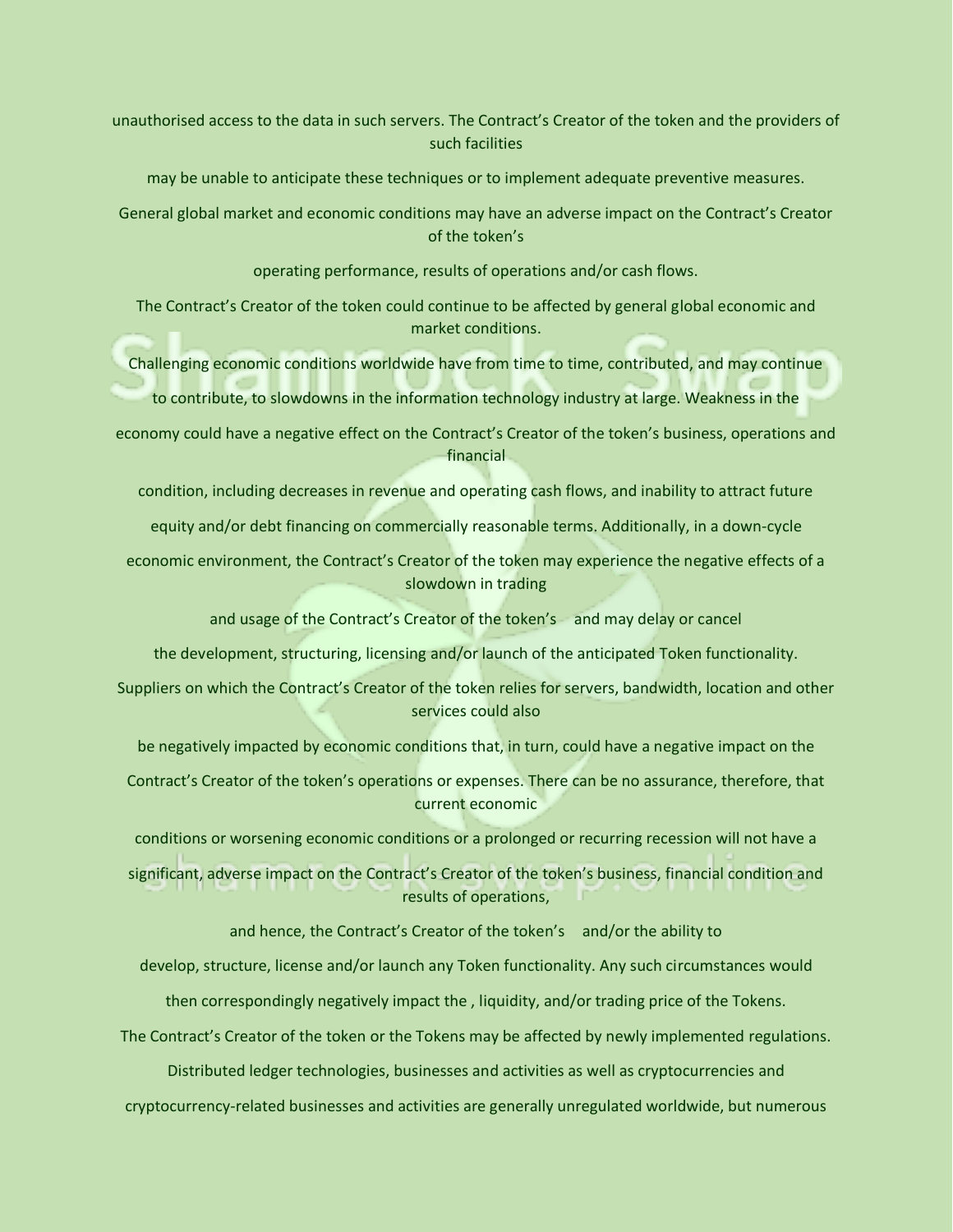regulatory authorities across jurisdictions have been outspoken about considering the implementation of regulatory regimes which govern distributed ledger technologies, businesses and activities as well as cryptocurrencies and cryptocurrency-related businesses and activities. The Contract's Creator of the token or the Tokens may be affected by newly implemented regulations relating to distributed

ledger technologies, businesses and activities as well as cryptocurrencies and cryptocurrency-related businesses and activities, including having to take measures to comply with such regulations, or

having to deal with queries, notices, requests or enforcement actions by regulatory authorities,

which may come at a substantial cost and may also require substantial modifications to the

Contract's Creator of the token's and/or the anticipated Token functionality.

This may impact the appeal or practicality or functionality of the Contract's Creator of

yet to be developed and/or the anticipated Token functionality for users and result in decreased

usage of and demand for the Contract's Creator of the token's other tokens and the Tokens. Further, should the costs

(financial or otherwise) of complying with such newly implemented regulations exceed a certain

threshold, maintaining the Contract's Creator of the token's and/or

developing, structuring, licensing and/or launching the Token functionality may no longer be

commercially viable, and the Contract's Creator of the token may opt to discontinue the Contract's Creator of the token's other tokens that

is yet to be developed and/or the anticipated Token functionality, and/or the Tokens. Further, it is

difficult to predict how or whether governments or regulatory authorities may implement any

changes to laws and regulations affecting distributed ledger technology and its applications, including

the Contract's Creator of the token's and/or the anticipated Token functionality, and/or the Tokens.

The Contract's Creator of the token may also have to cease operations in a jurisdiction that makes it illegal to operate in

such jurisdiction, or make it commercially unviable or undesirable to obtain the necessary regulatory

approval(s) to operate in such jurisdiction. In scenarios such as the foregoing, the , liquidity,

and/or trading price of Tokens will be adversely affected and/or Tokens may cease to be traded.

There may be unanticipated risks arising from the Tokens.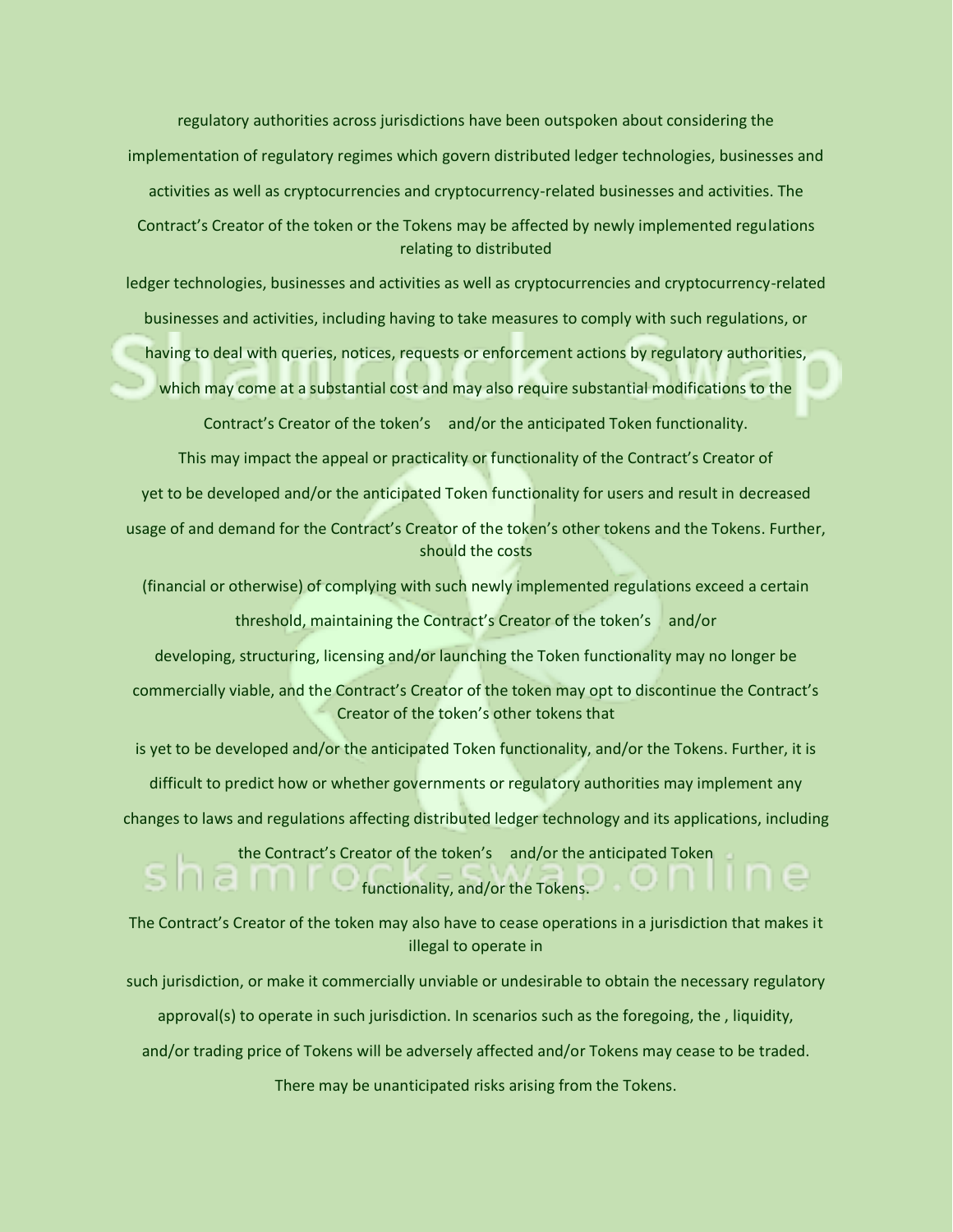Cryptographic tokens such as the Tokens are a relatively new and dynamic technology. In addition to

the risks included in the above discussion of risk factors, there are other risks associated with your

purchase, holding, and use of the Tokens, including those that the Contract's Creator of the token cannot anticipate. Such

risks may further appear as unanticipated variations or combinations of the risks discussed above.

### PRIVACY POLICY

By purchasing Tokens, you agree to your personal data, (i.e., your e-mail address, name, address and

other details personal to you) being processed by the Contract's Creator of the token for its business purposes or the

purposes of building, promoting, and communicating (about) the Contract's Creator of the token's other tokens that

is yet to be developed and the Tokens. The Contract's Creator of the token agrees to keep your email address and other

personal data private and not share it with the public (e.g., by including it on any external lists or

selling to any third parties).

### DISCLAIMER

The presentation of the Available Information is solely for informational purposes. Anyone interested

in purchasing Tokens and participating in the Token Sale should consider the various risks prior to

making any kind of decision in respect of the Token Sale. The Available Information does not

comprise any advice by the Contract's Creator of the token or by the Contract's Creator of the token Representatives, or any recommendation to

any recipient of the Available Information, by the virtue of any participation in the Token Sale or otherwise. The Available Information does not necessarily identify, or claim to identify, all the risk factors connected with the Contract's Creator of the token, the Contract's Creator of the token's , the Tokens, the Token Sale, any future Token functionality or the Available Information. All the

participants must make their own independent evaluation, after making such investigations as they

consider essential, of the merits of participating in the Token Sale and after taking their own independent professional advice. Any participant in the Token Sale should check with and rely upon their own investment, accounting, legal and tax representatives and consultants in respect of such matters concerning the Contract's Creator of the token, the Contract's Creator of the token's , the Tokens, the Token Sale, any future Token functionality and the Available Information and to assess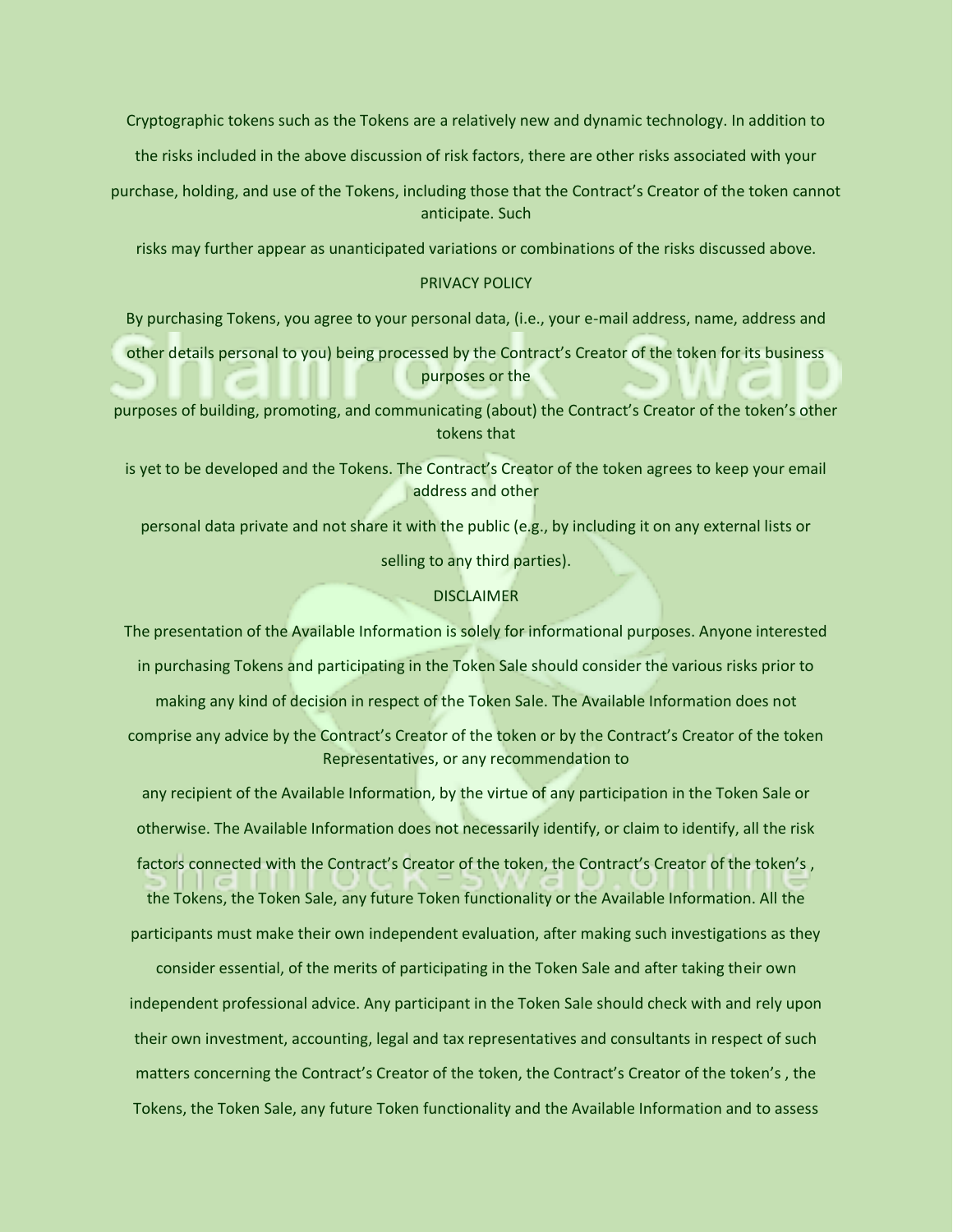separately the financial risks, consequences and appropriateness of the purchase of Tokens, or if in any doubt about the facts set out in the Available Information. A purchase of Tokens comprises considerable risk and might involve extraordinary risks that may lead to a loss of all or a significant portion of monies or monetary value utilised to acquire Tokens.Participants in the Token Sale are urged to completely understand, be aware of and accept the characteristics of the Contract's Creator of the token, the

Contract's Creator of the token's , the Tokens, the Token Sale, any future

Token functionality and the Available Information. If you are not prepared to accept any or all of these Terms or the risks set out in these Terms then YOU ARE URGED NOT TO PARTICIPATE IN THE

TOKEN SALE. No guarantee or assurance is given by the Contract's Creator of the token or by the Contract's Creator of the token Representatives

that the Contract's Creator of the token's proposals, objectives and/or outcomes set out in the Available Information will

be achieved in whole or in part. You are urged to consider whether participation in the Token Sale is suitable for you having regard to your personal and financial circumstances and your financial resources.

RESTRICTIONS ON DISTRIBUTION AND DISSEMINATION OF THE AVAILABLE INFORMATION The distribution or dissemination howsoever of all or any part of the Available Information may be prohibited or restricted by the laws, regulatory requirements and rules of certain jurisdictions. In the case where any such restriction applies, you are responsible for informing yourself in respect of the same and for observing any such restrictions which are applicable to your possession and/or dissemination of all or any part of the Available Information at your own expense and without liability to the Contract's Creator of the token.

Persons to whom a copy of all or any part of the Available Information has been distributed or disseminated, provided access to or who otherwise have all or any part of the Available Information in their possession shall not circulate it to any other persons, reproduce or otherwise distribute any information contained herein for any purpose whatsoever nor permit or cause the same to occur.

# NO OFFER OF SECURITIES OR REGISTRATION

This White Paper does not constitute a prospectus or offer document of any sort and is not intended to constitute an offer of securities or a solicitation for investment in securities in any jurisdiction. No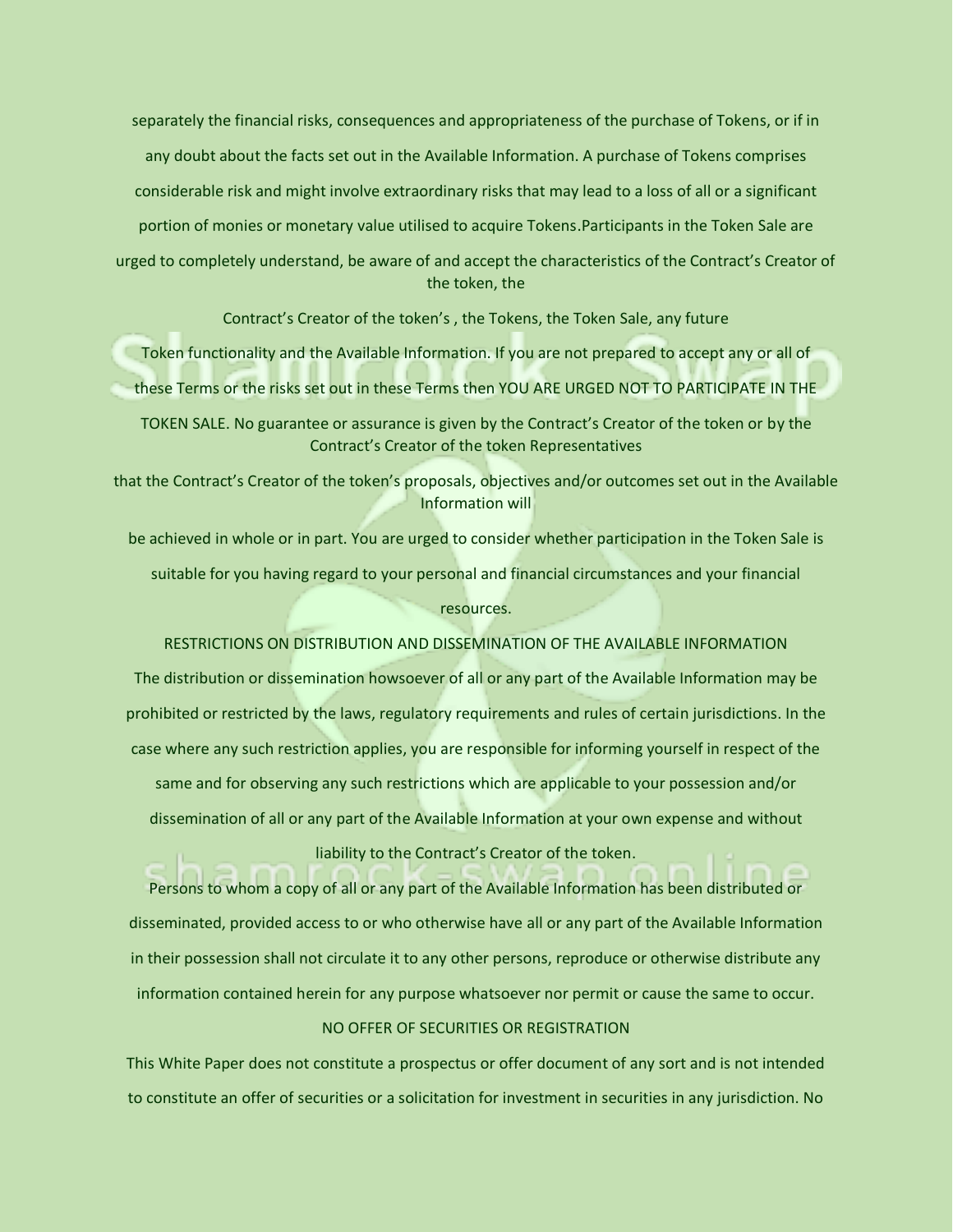person is bound to enter into any contract or binding legal commitment and no cryptocurrency or other form of payment is to be accepted on the basis of all or any part of the Available Information. Any agreement in relation to any sale and purchase of Tokens is to be governed by the terms and conditions of such agreement and no other document. In the event of any inconsistencies between the terms and conditions of that agreement and the Available Information, those terms and conditions shall prevail.

You are not eligible to purchase any Tokens in the Token Sale if you are a citizen, resident (tax or otherwise) or green card holder of a Restricted Jurisdiction or you are a Restricted Person. No regulatory authority has examined or approved of any of the Available Information. No such action has been or will be taken under the laws, regulatory requirements or rules of any jurisdiction. The publication, distribution or dissemination of the Available Information does not imply that the applicable laws, regulatory requirements or rules have been complied with.

### Privacy Policy

Your privacy is important to us. It is SHAMROCK Token's policy to respect

,

### Privacy Policy

Your privacy is important to us. It is SHAMROCK Token's policy to respect your privacy and comply with any applicable law and regulation regarding any personal information we may collect about you, including across our website, SHAMROCK, and other sites we own and operate. This policy is effective as of 28 September 2021 and was last updated on 28 September 2021.

### Information We Collect

Information we collect includes both information you knowingly and actively provide us when using or participating in any of our services and promotions, and any information automatically sent by your devices in the course of accessing our products and services.

### Log Data

When you visit our website, our servers may automatically log the standard data provided by your web browser. It may include your device's Internet Protocol (IP) address, your browser type and version, the pages you visit, the time and date of your visit, the time spent on each page, other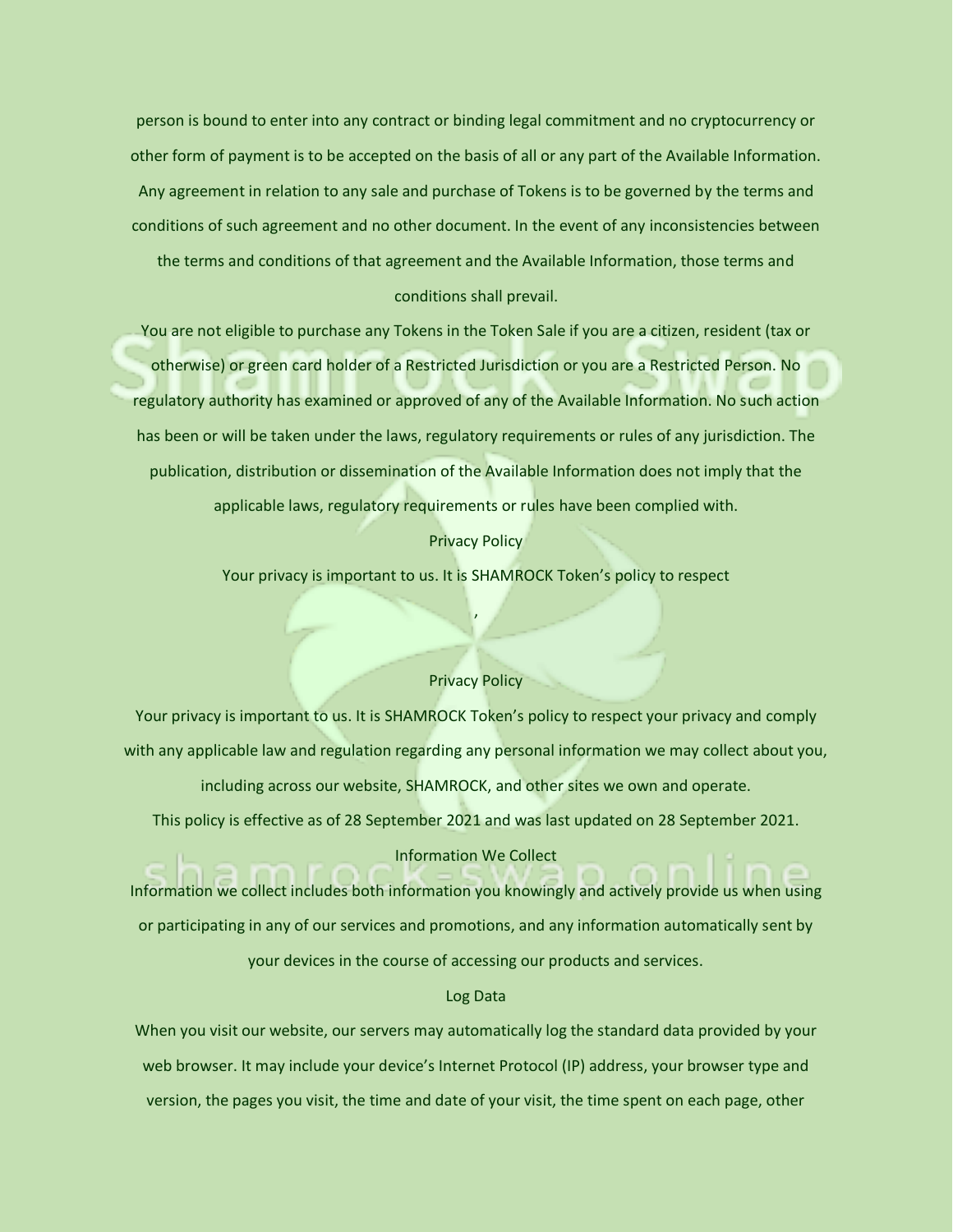details about your visit, and technical details that occur in conjunction with any errors you may encounter.

Please be aware that while this information may not be personally identifying by itself, it may be

possible to combine it with other data to personally identify individual persons.

### Personal Information

We may ask for personal information which may include one or more of the following:

Name Email

Social media profiles

Legitimate Reasons for Processing Your Personal Information

We only collect and use your personal information when we have a legitimate reason for doing so. In

which instance, we only collect personal information that is reasonably necessary to provide our

services to you.

Collection and Use of Information

We may collect personal information from you when you do any of the following on our website:

Use a mobile device or web browser to access our content

Contact us via email, social media, or on any similar technologies

When you mention us on social media

We may collect, hold, use, and disclose information for the following purposes, and personal

information will not be further processed in a manner that is incompatible with these purposes:

Please be aware that we may combine information we collect about you with general information or

research data we receive from other trusted sources.

Security of Your Personal Information

When we collect and process personal information, and while we retain this information, we will protect it within commercially acceptable means to prevent loss and theft, as well as unauthorized access, disclosure, copying, use, or modification.

Although we will do our best to protect the personal information you provide to us, we advise that no method of electronic transmission or storage is 100% secure, and no one can guarantee absolute data security. We will comply with laws applicable to us in respect of any data breach.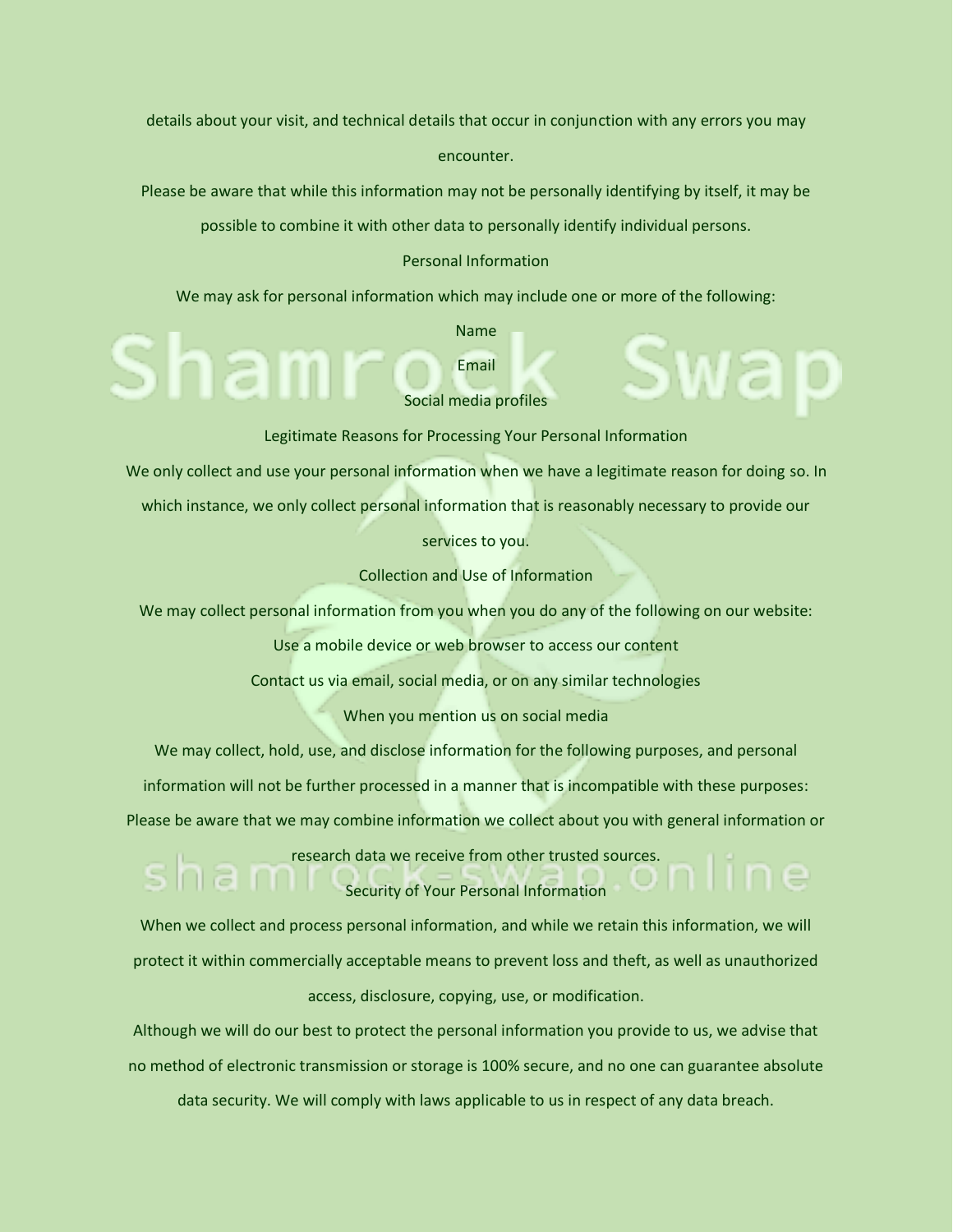You are responsible for selecting any password and its overall security strength, ensuring the security of your own information within the bounds of our services.

### How Long We Keep Your Personal Information

We keep your personal information only for as long as we need to. This time period may depend on what we are using your information for, in accordance with this privacy policy. If your personal information is no longer required, we will delete it or make it anonymous by removing all details that identify you.

However, if necessary, we may retain your personal information for our compliance with a legal, accounting, or reporting obligation or for archiving purposes in the public interest, scientific, or historical research purposes or statistical purposes.

### Children's Privacy

We do not aim any of our products or services directly at children under the age of 13, and we do not knowingly collect personal information about children under 13.

### International Transfers of Personal Information

The personal information we collect is stored and/or processed where we or our partners, affiliates, and third-party providers maintain facilities. Please be aware that the locations to which we store, process, or transfer your personal information may not have the same data protection laws as the country in which you initially provided the information. If we transfer your personal information to third parties in other countries: (i) we will perform those transfers in accordance with the requirements of applicable law; and (ii) we will protect the transferred personal information in accordance with this privacy policy.

Your Rights and Controlling Your Personal Information

You always retain the right to withhold personal information from us, with the understanding that your experience of our website may be affected. We will not discriminate against you for exercising any of your rights over your personal information. If you do provide us with personal information you understand that we will collect, hold, use and disclose it in accordance with this privacy policy. You

retain the right to request details of any personal information we hold about you. If we receive personal information about you from a third party, we will protect it as set out in this privacy policy. If you are a third party providing personal information about somebody else, you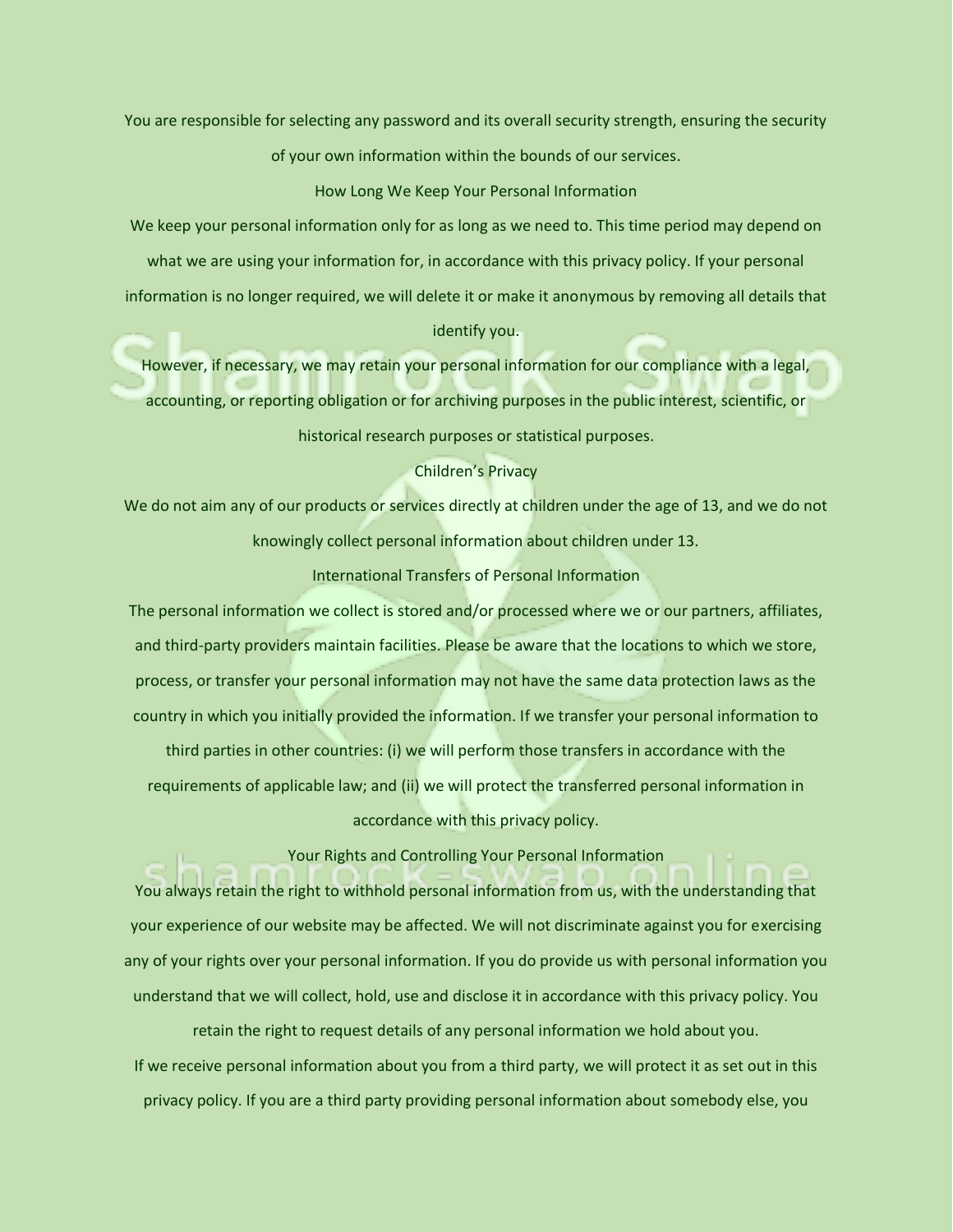represent and warrant that you have such person's consent to provide the personal information to us.

If you have previously agreed to us using your personal information for direct marketing purposes, you may change your mind at any time. We will provide you with the ability to unsubscribe from our email-database or opt out of communications. Please be aware we may need to request specific information from you to help us confirm your identity.

If you believe that any information we hold about you is inaccurate, out of date, incomplete, irrelevant, or misleading, please contact us using the details provided in this privacy policy. We will take reasonable steps to correct any information found to be inaccurate, incomplete, misleading, or out of date.

If you believe that we have breached a relevant data protection law and wish to make a complaint, please contact us using the details below and provide us with full details of the alleged breach. We will promptly investigate your complaint and respond to you, in writing, setting out the outcome of our investigation and the steps we will take to deal with your complaint. You also have the right to contact a regulatory body or data protection authority in relation to your complaint.

### Use of Cookies

We use "cookies" to collect information about you and your activity across our site. A cookie is a small piece of data that our website stores on your computer, and accesses each time you visit, so we can understand how you use our site. This helps us serve you content based on preferences you

have specified.

### Limits of Our Policy

Our website may link to external sites that are not operated by us. Please be aware that we have no control over the content and policies of those sites, and cannot accept responsibility or liability for

# their respective privacy practices.

### Changes to This Policy

At our discretion, we may change our privacy policy to reflect updates to our business processes, current acceptable practices, or legislative or regulatory changes. If we decide to change this privacy policy, we will post the changes here at the same link by which you are accessing this privacy policy. If required by law, we will get your permission or give you the opportunity to opt in to or opt out of,